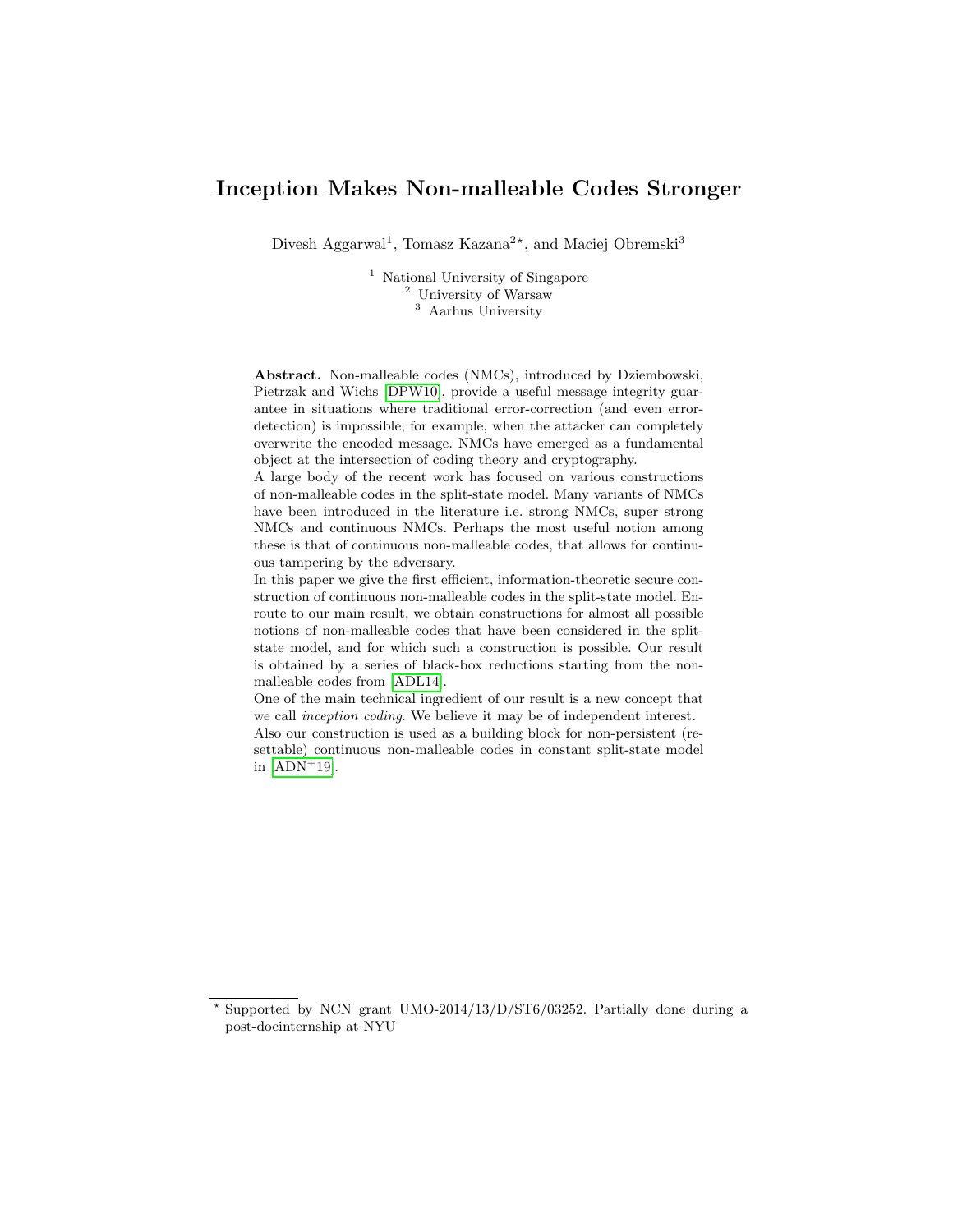#### 1 Introduction

Non-malleable Codes. Non-malleable codes (NMCs), introduced by Dziembowski, Pietrzak and Wichs [\[DPW10\]](#page-23-0), provide a useful message integrity guarantee in situations where traditional error-correction (and even error-detection) is impossible; for example, when the attacker can completely overwrite the encoded message. NMCs have emerged as a fundamental object at the intersection of coding theory and cryptography.

Informally, given a tampering family  $\mathcal F$ , an NMC (Enc, Dec) against  $\mathcal F$  encodes a given message m into a codeword  $c \leftarrow \mathsf{Enc}(m)$  in a way that, if the adversary modifies c to  $c' = f(c)$  for some  $f \in \mathcal{F}$ , then the the message  $m'$  = Dec(c') is either the original message m, or a completely "unrelated value". As has been shown by the recent progress [\[DPW10,](#page-23-0)[LL12,](#page-24-0)[DKO13,](#page-23-1)[ADL14,](#page-22-0) [FMVW14,](#page-24-1)[FMNV14,](#page-23-2)[CG14a,](#page-23-3)[CG14b,](#page-23-4)[CZ14](#page-23-5)[,Agg15,](#page-22-2)[ADKO15b,](#page-22-3)[ADKO15a,](#page-22-4)[CGL15,](#page-23-6) [AGM](#page-23-7)+15b, [AGM](#page-23-8)+15a, [AAnHKM](#page-22-5)+16[, Li16\]](#page-24-2) NMCs aim to handle a much larger class of tampering functions  $\mathcal F$  than traditional error-correcting or error-detecting codes, at the expense of potentially allowing the attacker to replace a given message  $m$  by an unrelated message  $m'$ . NMCs are useful in situations where changing  $m$  to an unrelated  $m'$  is not useful for the attacker (for example, when m is the secret key for a signature scheme.)

(Super) Strong Non-malleable Codes. A stronger notion of non-malleability, called strong non-malleable codes, was also considered in [\[DPW10\]](#page-23-0) in which, whenever the codeword c is modified to  $c' = f(c) \neq c$ , the decoded message  $m' = \textsf{Dec}(c')$  is independent of m. This is in contrast to the plain notion of non-malleability where some modification of the codeword  $c$  could still result in  $m' = m$ . Indeed, this is the case in some of the previous constructions of nonmalleable codes like [\[ADL14,](#page-22-0)[ADKO15a\]](#page-22-4). For the purpose of conveniently defining continuous non-malleable codes, an even stronger notion called super-strong non-malleable codes has been considered in the literature [\[FMNV14,](#page-23-2) [JW15\]](#page-24-3). Informally speaking, in this notion, if  $c' \neq c$  is a valid codeword, then c' must be independent of c.

An intermediate notion can also be considered where if  $m' = \mathsf{Dec}(c') \notin$  ${m, \perp}$ , then c' must be independent of c. To be consistent with other notions of non-malleable codes, we call these super non-malleable codes.

Continuous Non-malleable Codes. It is clearly realistically possible that the attacker repeatedly tampers with the device and observes the outputs. As mentioned in [\[JW15\]](#page-24-3), non-malleable codes can provide protection against these kind of attacks if the device is allowed to freshly re-encode its state after each invocation to make sure that the tampering is applied to a fresh codeword at each step. After each execution the entire content of the memory is erased. While such perfect erasures may be feasible in some settings, they are rather problematic in the presence of tampering. Due to this reason, Faust et al. [\[FMNV14\]](#page-23-2) introduced an even stronger notion of non-malleable codes called continuous non-malleable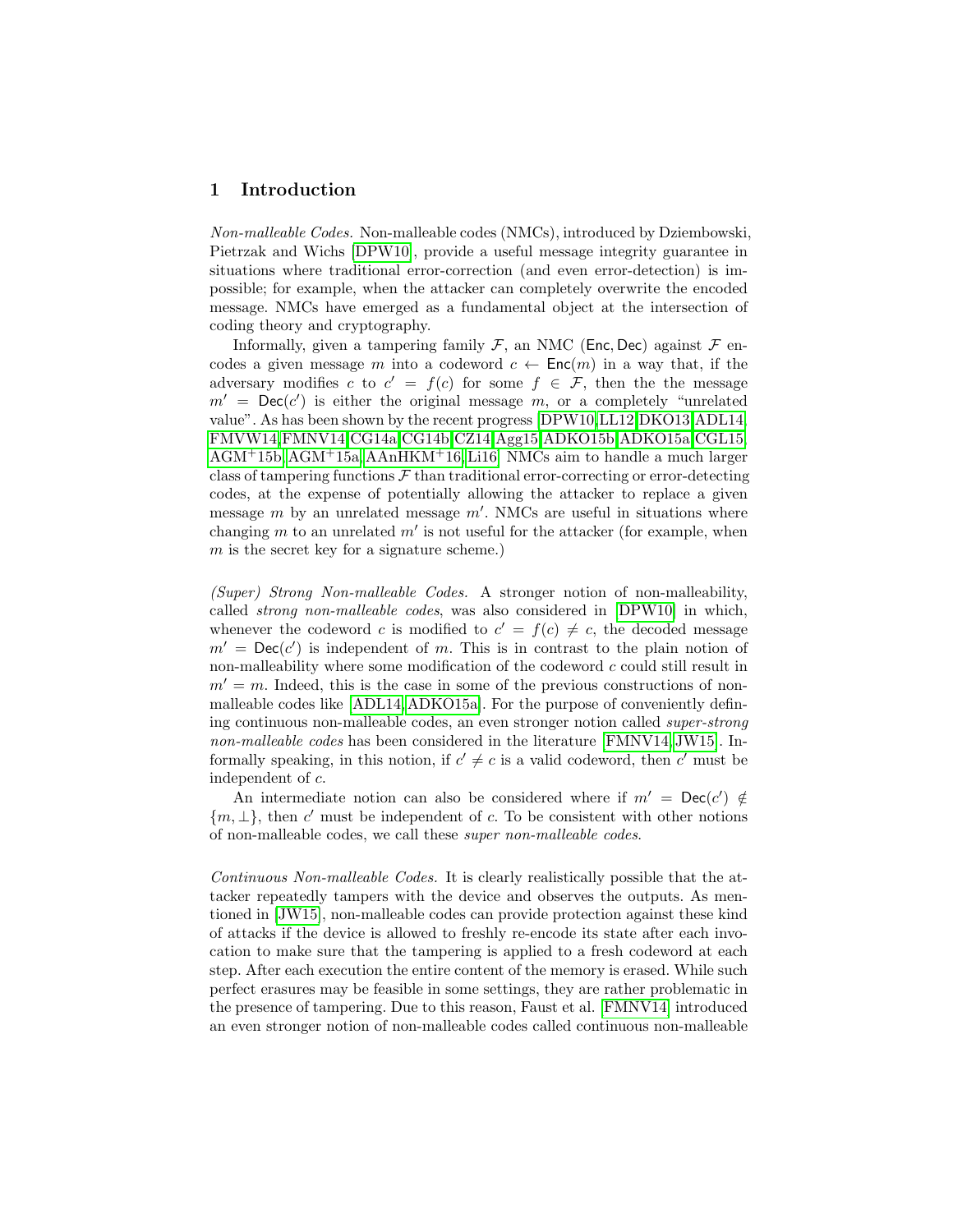codes where security is achieved against continuous tampering of a single codeword without re-encoding. Jafargholi and Wichs [\[JW15\]](#page-24-3) considered four variants of continuous non-malleable codes depending on

- Whether tampering is persistent in the sense that the tampering is always applied to the current version of the tampered codeword, and all previous versions of the codeword are lost. The alternative definition considers non-persistent tampering where the tampering always occurs on the original codeword.
- Whether tampering to an invalid codeword (i.e., when the decoder outputs  $\perp$ ) causes a "self-destruct" and the experiment stops and the attacker cannot gain any additional information, or alternatively whether the attacker can always continue to tamper and gain information.

Split-State Model. Although any kind of non-malleable codes do not exist if the family of "tampering functions"  $\mathcal F$  is completely unrestricted,<sup>[4](#page-2-0)</sup> they are known to exist for many large classes of tampering families  $F$ . One such natural family is the family of tampering functions in the so called  $t$ -split-state model. In this model, the codeword is "split" into  $t > 1$  states  $c = (c_1, \ldots, c_t)$ ; a tampering function f is viewed as a list of t functions  $(f_1, \ldots, f_t)$  where each function  $f_i$ tampers with corresponding component  $c_i$  of the codeword independently: i.e., the tampered codeword is  $c' = (f_1(c_1), \ldots, f_t(c_t)).$ 

This family is interesting since it seems naturally useful in applications, especially when t is low and the shares  $y_1, \ldots, y_t$  are stored in different parts of memory, or by different parties. Not surprisingly, the setting of  $t = 2$  appears the most useful (but also the most challenging from the technical point of view), so it received the most attention so far [\[DPW10,](#page-23-0) [LL12,](#page-24-0) [DKO13,](#page-23-1) [ADL14,](#page-22-0) [FMNV14,](#page-23-2) [CG14a,](#page-23-3) [CG14b,](#page-23-4) [CZ14,](#page-23-5) [CGL15,](#page-23-6) [ADKO15b,](#page-22-3) [ADKO15a,](#page-22-4) [Li16\]](#page-24-2) and is also the focus of our work.

While some of the above mentioned results achieve security against computationally bounded adversaries, we focus on security in the information-theoretic setting, i.e., security against unbounded adversaries. The known results in the information-theoretic setting can be summarized as follows. Firstly [\[DPW10\]](#page-23-0) showed the existence of (strong) non-malleable codes, and this result was improved by [\[CG14a\]](#page-23-3) who showed that the optimal rate of these codes is 1/2. Faust et al. [\[FMNV14\]](#page-23-2) showed the impossibility of continuous non-malleable codes against non-persistent split-state tampering. Later [\[JW15\]](#page-24-3) showed that continuous non-malleable codes exist in the split-state model if the tampering is persistent.

There have been a series of recent results culminating in constructions of efficient non-malleable codes in the split-state model [\[DKO13,](#page-23-1) [ADL14,](#page-22-0) [CZ14,](#page-23-5) [CGL15,](#page-23-6) [ADKO15a,](#page-22-4) [Li16\]](#page-24-2). However, there is no known efficient construction in the continuous setting. Since the work of [\[FMNV14\]](#page-23-2) rules out the possibility of

<span id="page-2-0"></span><sup>&</sup>lt;sup>4</sup> In particular, *F* should not include "re-encoding functions"  $f(c) = \text{Enc}(f'(\text{Dec}(c)))$ for any non-trivial function  $f'$ , as  $m' = \text{Dec}(f(\text{Enc}(m))) = f'(m)$  is obviously related to m.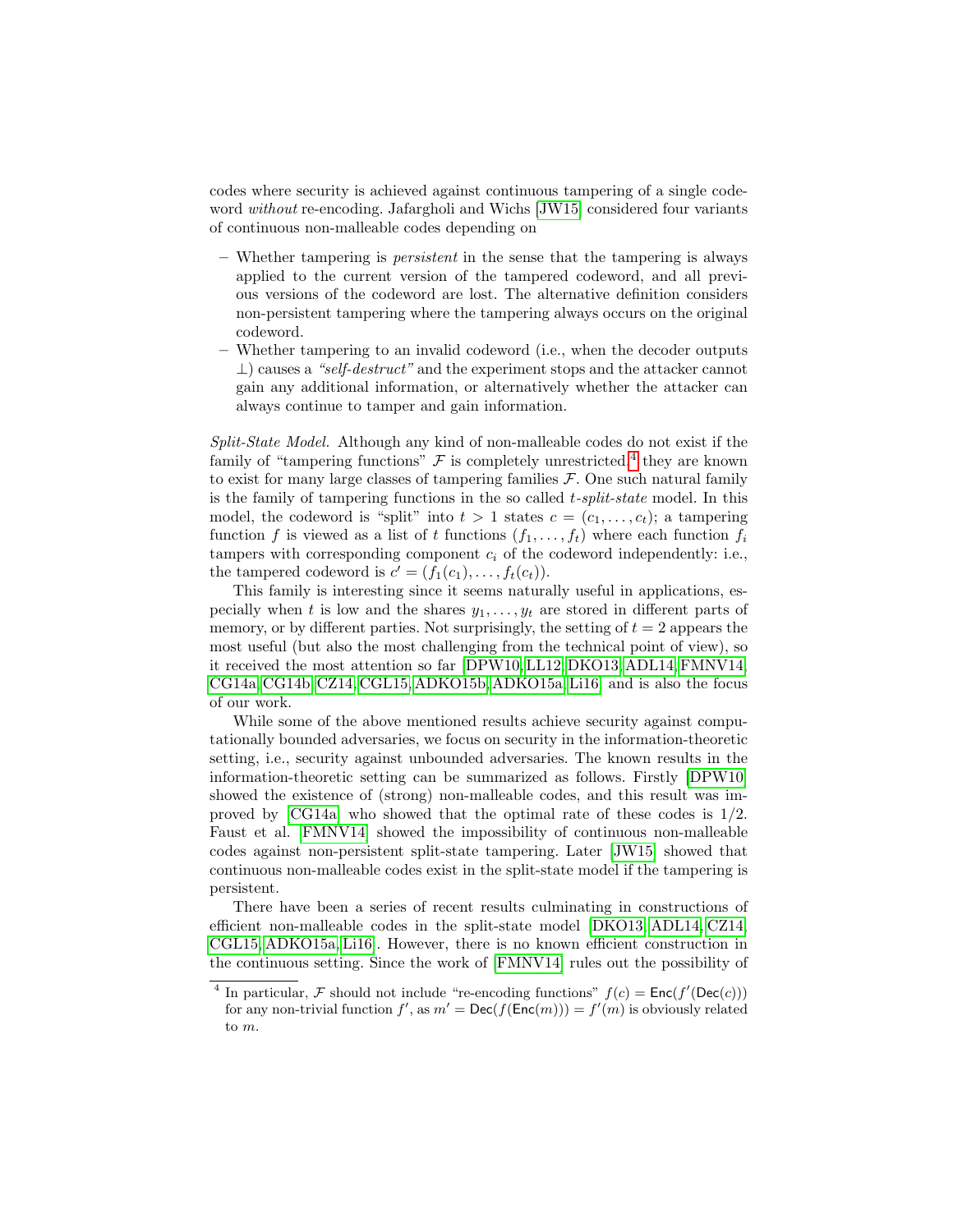such a construction for the case of non-persistent tampering, the best one can hope for is an efficient construction for the case of persistent tampering in the split-state model.

<span id="page-3-0"></span>Our Results and Techniques. This brings us to the main result of the paper which is the following.

**Theorem 1.** For any k, there exists an efficient (in k) information-theoretically secure persistent continuous  $2^{-k^{\Omega(1)}}$ -non-malleable code with self-destruct in the split-state model that encodes k-bit messages to  $poly(k)$ -bit codewords.

Enroute to Theorem [1,](#page-3-0) we obtain efficient constructions of almost all possible notions of non-malleable codes in the split-state model for which such a construction is possible.

While it might be argued that the most interesting case of continuous nonmalleable codes is that of non-persistent tampering, it was shown to be impossible in the 2-split state model in [\[FMNV14\]](#page-23-2). In a recent work, it has been shown that our persistent continuous non-malleable codes can in fact be used to obtain an efficient construction of non-persistent continuous non-malleable codes in the constant split-state model [\[ADN](#page-22-1)+19].

The construction is obtained in a series of steps. We first show a reduction (Theorem [2](#page-9-0) in Section [4\)](#page-9-1) that any scheme in the split-state model that is a superstrong non-malleable code is also a persistent continuous non-malleable code with self-destruct in the split-state model. The key idea behind this reduction is the observation by Jafargholi and Wichs [\[JW15\]](#page-24-3) that for the case of persistent continuous non-malleable codes with self-destruct, without loss of generality, we can assume that the experiment stops at the first instance (say at step  $I$ ) when there is a non-trivial tampering. This is because if the tampered codeword decodes to  $\perp$  then the experiment stops because of the self-destruct property, and if it does not decode to  $\perp$ , then the adversary learns the entire codeword and can simulate the remaining tampering experiment himself. Thus, the main ingredient of this reduction is showing that for any non-malleable code in the split-state model, the random variable  $I$  combined with first non-same tampering experiment output does not reveal the encoded message.

Our main technical reduction (Theorem [3](#page-16-0) in Section [5\)](#page-13-0) is one that shows that any coding scheme that is super non-malleable in the split-state model can be converted into a scheme that is super-strong non-malleable in the splitstate model. To do that we develop a new technique we called inception coding. The key difference between a super non-malleable code and a super-strong non-malleable code is that in the former, the adversary is assumed to not gain any useful information if he tampers with and changes the codeword but the tampered codeword still decodes to the same message while in the latter, the adversary in this case gets to see the entire tampered codeword. Our inception coding essentially forces all these non-trivial tampered codewords (that originally decoded to the correct message) to decode to  $\perp$ . In our reduction, given a super non-malleable code (Enc, Dec), we modify the encoding procedure to sacrifice a small suffix of the message (it will not carry any message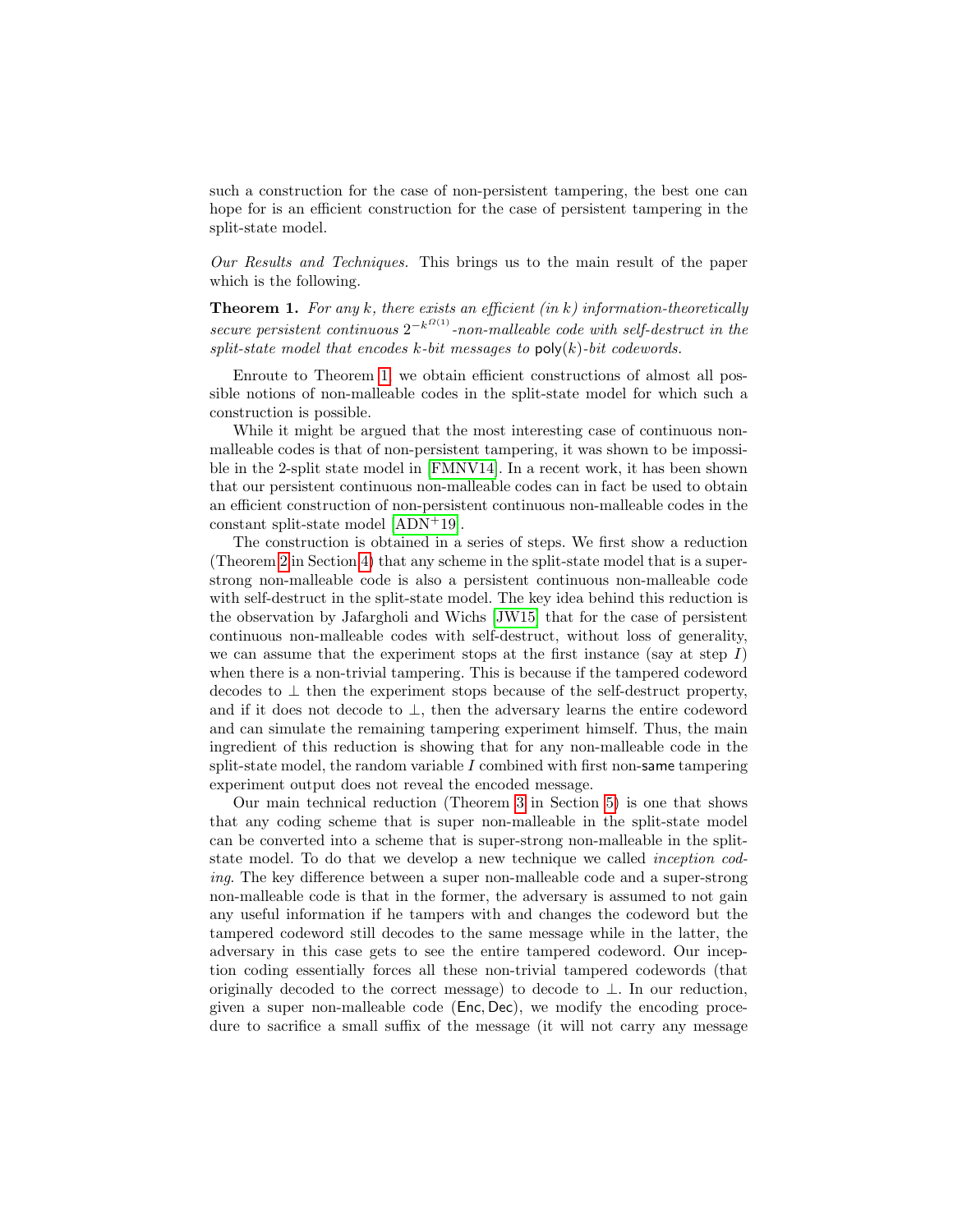related information anymore) to replace it with validity checks for each of the states that detect whether these states have been tampered with. The message m is encoded as  $Enc(m, check_x, check_y) = (X, Y)$  subject to the condition that Verify(check<sub>x</sub>; X) = Verify(check<sub>y</sub>; Y) = OK. This ensures that in the case when tampered codeword decodes correctly, the validity check can detect the tampering and output ⊥. In order to use the super non-malleability of (Enc, Dec) to conclude super-strong non-malleability of the modified encoding scheme, we need to do rejection sampling to ensure that the codeword is valid with respect to the modified encoding algorithm. This blows up the error by a factor of about  $2^{2t}$  where t is the length of each validity check, and so we require that  $2^{2t} \ll 1/\varepsilon$ , where  $\varepsilon$  is the error parameter for (Enc, Dec). We obtain a construction of the check function in Definition [8](#page-13-1) using the well-studied Reed-Solomon error-correcting codes. In order to reduce the output length of this construction, we define a composition theorem on validity check functions, and show in Lemma [7](#page-14-0) that using this composition theorem repeatedly, we can progressively make the length of the validity check shorter.

Finally, to complete the proof, we show (in Theorem [5](#page-19-0) in Section [6\)](#page-18-0) that the coding scheme from [\[ADL14\]](#page-22-0), which was shown to be a non-malleable code in the split-state model, is also super non-malleable. This proof was surprisingly involved, since we need to argue that for any two tampered codewords  $c'_1, c'_2$ of two distinct messages, if they do not decode to  $\perp$  or the original messages, respectively, then the two tampered codewords are indistinguishable. This required a careful re-analysis of the various cases in [\[ADL14\]](#page-22-0), in particular those where their tampering experiment does not output same or  $\perp$ . Fortunately, this happens only when one of the two tampered parts  $f(L)$  or  $g(R)$  loses a lot of information about the two parts  $L$  and  $R$  of the original codeword, and since the construction of [\[ADL14\]](#page-22-0) is based on the inner product function, which is a strong 2-source extractor, one can conclude that the tampered codeword  $(f(L), g(R))$ is independent of the  $\langle L, R \rangle$  and hence of the original message.

Background. The notion of non-malleability was introduced by Dolev, Dwork and Naor [\[DDN00\]](#page-23-9), and has found many applications in cryptography. Traditionally, non-malleability is defined in the computational setting, but recently non-malleability has been successfully defined and applied in the informationtheoretic setting (generally resulting in somewhat simpler and cleaner definitions than their computational counter-parts). For example, in addition to nonmalleable codes studied in this work, the work of Dodis and Wichs [\[DW09\]](#page-23-10) defined the notion of non-malleable extractors as a tool for building round-efficient privacy amplification protocols.

Finally, the study of non-malleable codes falls into a much larger cryptographic framework of providing counter-measures against various classes of tampering attacks. This work was pioneered by the early works of [\[ISW03,](#page-24-4)[GLM](#page-24-5)<sup>+</sup>03, [IPSW06\]](#page-24-6), and has since led to many subsequent models. We do not list all such tampering models, but we refer to [\[KKS11,](#page-24-7) [LL12\]](#page-24-0) for an excellent discussion of various such models.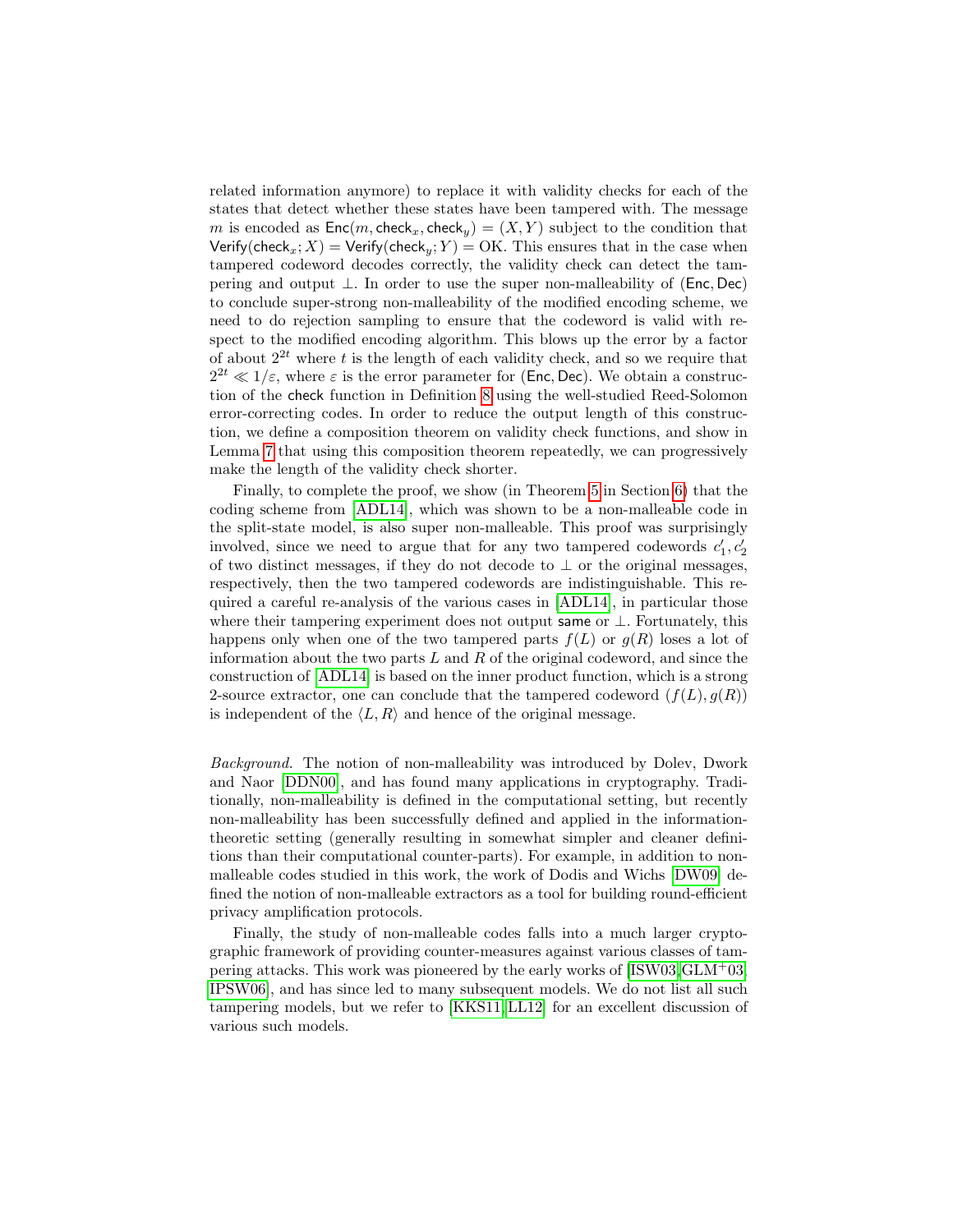Other Related Work. In addition to the works mentioned above, non-malleable codes have been studied in various tampering models in several recent results. For tampering functions of size  $2^{poly(n)}$ , rate-1 codes (with efficient encoding and decoding) exist, and can be obtained efficiently with overwhelming probability [\[FMVW14\]](#page-24-1).

Cheraghchi and Guruswami [\[CG14b\]](#page-23-4) gave a rate 1 non-malleable code against the class of bitwise-tampering functions, where each bit of the codewords is tampered independently. Recently, Agrawal et al. [\[AGM](#page-23-7)+15b,[AGM](#page-23-8)+15a] improved this result by giving a explicit rate-1 code against a stronger class of tampering functions, which in addition to tampering with each bit of the codeword independently, can also permute the bits of the resulting codeword after tampering, was achieved in [\[AGM](#page-23-7)+15b, [AGM](#page-23-8)+15a].

In the "split state" setting, an encoding scheme was proposed in [\[CKM11\]](#page-23-11). For the case of only two states, an explicit non-malleable code for encoding one-bit message was proposed by [\[DKO13\]](#page-23-1). This was improved by Aggarwal et al [\[ADL14\]](#page-22-0) to a scheme that encodes larger messages but with rate  $1/\text{poly}(k)$ where  $k$  is the length of the message. This was further improved to obtain a constant-rate non-malleable code in [\[CZ14,](#page-23-5) [ADKO15a\]](#page-22-4).

Another related result by Aggarwal et al [\[ADKO15b\]](#page-22-3) obtained efficient construction of non-malleable codes in a model where the adversary, in addition to performing split-state tampering, is also allowed some limited interaction between the two states.

Coretti et al. [\[CMTV15,](#page-23-12)[CDTV16\]](#page-23-13) have obtained constructions of informationtheoretically secure continuous non-malleable codes in the bit-wise independent tampering model and have used this construct a non-malleable encryption scheme.

In the computational setting, there has been a sequence of works constructing non-malleable codes and its variants [\[LL12,](#page-24-0) [FMNV14\]](#page-23-2). Chandran et al. [\[CGM](#page-23-14)+15] also rely on the computational setting in defining their new notion of blockwise non-malleable codes. Blockwise non-malleable codes are a generalization of the split-state model (and the recent lookahead model of [\[ADKO15a\]](#page-22-4)) where the adversary tampers with one state at a time.

### 2 Preliminaries

For a set  $S$ , we let  $U_S$  denote the uniform distribution over  $S$ . For an integer  $m \in \mathbb{N}$ , we let  $U_m$  denote the uniform distribution over  $\{0,1\}^m$ , the bit-strings of length m. For a distribution or random variable X we write  $x \leftarrow X$  to denote the operation of sampling a random x according to X. For a set  $S$ , we write  $s \leftarrow S$  as shorthand for  $s \leftarrow U_S$ .

The Hamming distance between two strings  $(a_1, \ldots, a_m), (b_1, \ldots, b_m) \in$  $\{0,1\}^m$  is the number of  $i \in [m]$  such that  $a_i \neq b_i$ . We denote it as

$$
\mathsf{Ham}((a_1,\ldots,a_m)\,;\,(b_1,\ldots,b_m))\,.
$$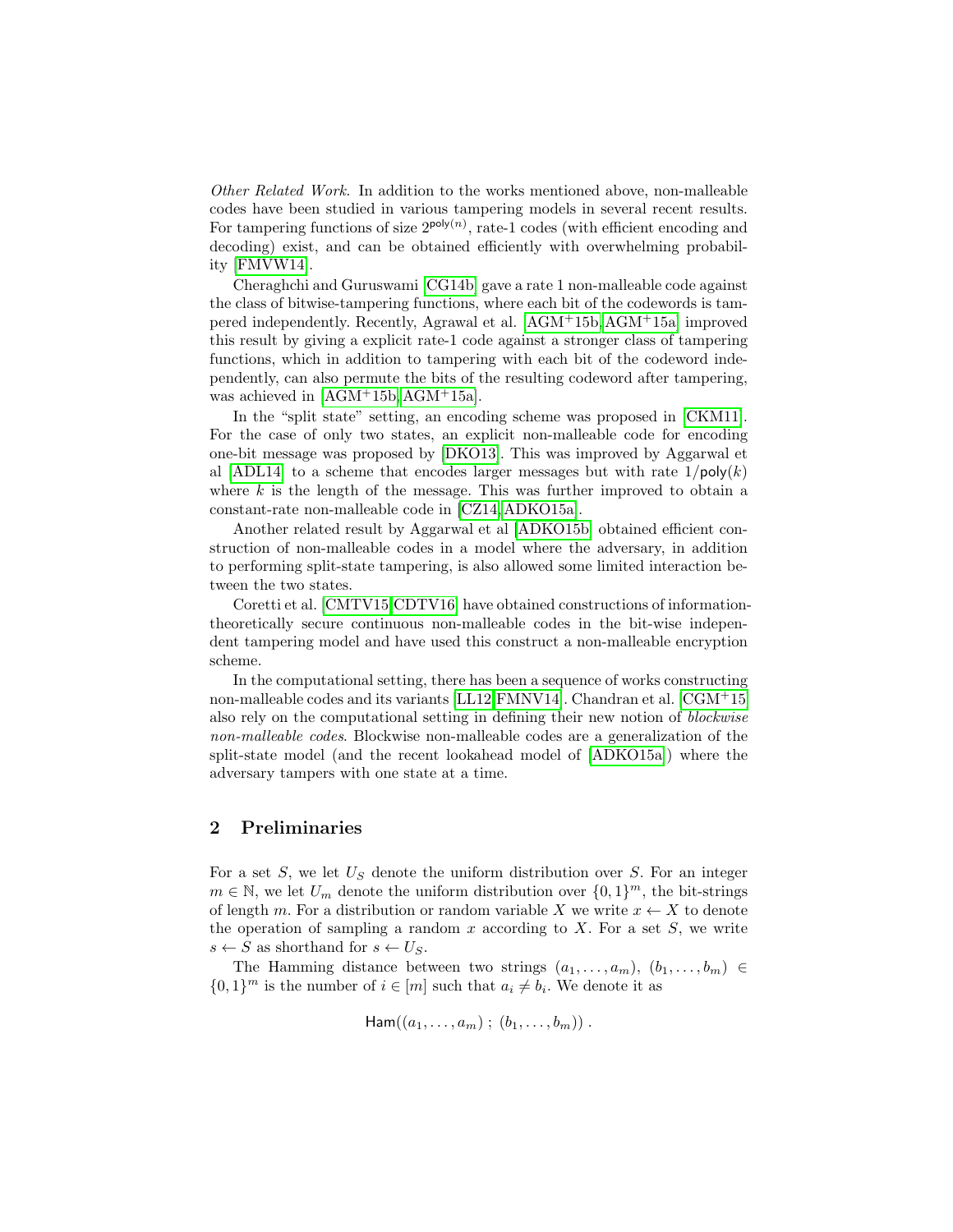Entropy and Statistical Distance. The min-entropy of a random variable  $X$  is defined as  $\mathbf{H}_{\infty}(X) \stackrel{\text{def}}{=} -\log(\max_x \Pr[X=x])$ . We say that X is an  $(n, k)$ -source if  $X \in \{0,1\}^n$  and  $\mathbf{H}_{\infty}(X) \geq k$ . For  $X \in \{0,1\}^n$ , we define the *entropy rate* of X to be  $H_{\infty}(X)/n$ . We also define *average (aka conditional) min-entropy* of a random variable X conditioned on another random variable Z as

$$
\widetilde{\mathbf{H}}_{\infty}(X|Z) \stackrel{\text{def}}{=} -\log \left( \mathbb{E}_{z \leftarrow Z} \left[ \max_{x} \Pr[X = x | Z = z] \right] \right) \right)
$$
\n
$$
= -\log \left( \mathbb{E}_{z \leftarrow Z} \left[ 2^{-\mathbf{H}_{\infty}(X|Z=z)} \right] \right).
$$

where  $\mathbb{E}_{z\leftarrow Z}$  denotes the expected value over  $z \leftarrow Z$ . We have the following lemma.

**Lemma 1** ( [\[DORS08\]](#page-23-15)). Let  $(X, W)$  be some joint distribution. Then,

- $-$  For any  $s > 0$ ,  $\Pr_{w \leftarrow W}[\mathbf{H}_{\infty}(X|W=w) \geq \widetilde{\mathbf{H}}_{\infty}(X|W) s] \geq 1 2^{-s}$ .
- $-If Z$  has at most  $2^{\ell}$  possible values, then  $\widetilde{H}_{\infty}(X | (W, Z)) \ge \widetilde{H}_{\infty}(X | W) \ell$ .

The statistical distance between two random variables W and Z distributed over some set  $S$  is

$$
\Delta(W, Z) := \max_{T \subseteq S} |W(T) - Z(T)| = \frac{1}{2} \sum_{s \in S} |W(s) - Z(s)|.
$$

Note that  $\Delta(W, Z) = \max_D(\Pr[D(W) = 1] - \Pr[D(Z) = 1])$ , where D is a probabilistic function. We say W is  $\varepsilon$ -close to Z, denoted  $W \approx_{\varepsilon} Z$ , if  $\Delta(W, Z) \leq \varepsilon$ . We write  $\Delta(W, Z|Y)$  as shorthand for  $\Delta((W, Y), (Z, Y))$ , and note that  $\Delta(W, Z|Y)$  =  $\mathbb{E}_{y \leftarrow Y} \Delta(W|Y=y, Z|Y=y).$ 

<span id="page-6-1"></span>Reed-Solomon Codes. In Section [5](#page-13-0) we will use standard Reed-Solomon errorcorrecting codes. The following is a folklore result about Reed-Solomon codes. See, for example [\[RU08\]](#page-24-8).

**Lemma 2.** Let  $n = 2^{\ell}$  for some positive integer  $\ell$ , and let  $q > 0$  be an integer. There exist a function  $RS: \{0,1\}^n \rightarrow \{0,1\}^{n+q \log n5}$  $RS: \{0,1\}^n \rightarrow \{0,1\}^{n+q \log n5}$  $RS: \{0,1\}^n \rightarrow \{0,1\}^{n+q \log n5}$  such that:

- Hamming distance between any two elements of the image of RS is at least  $q + 1$ ,
- − For any  $x \in \{0,1\}^n$  there exist a unique sequence of bits  $u \in \{0,1\}^{q \log n}$  such that  $x\|u$  is an element of the image of RS;
- For every  $u \in \{0,1\}^{q \log n}$  the set of all  $x \in \{0,1\}^n$  such that  $x||u$  is an element of the image of RS is affine subspace of  $\{0,1\}^n$ .

<span id="page-6-0"></span> $5$  The elements of the image of RS are called valid codewords for RS.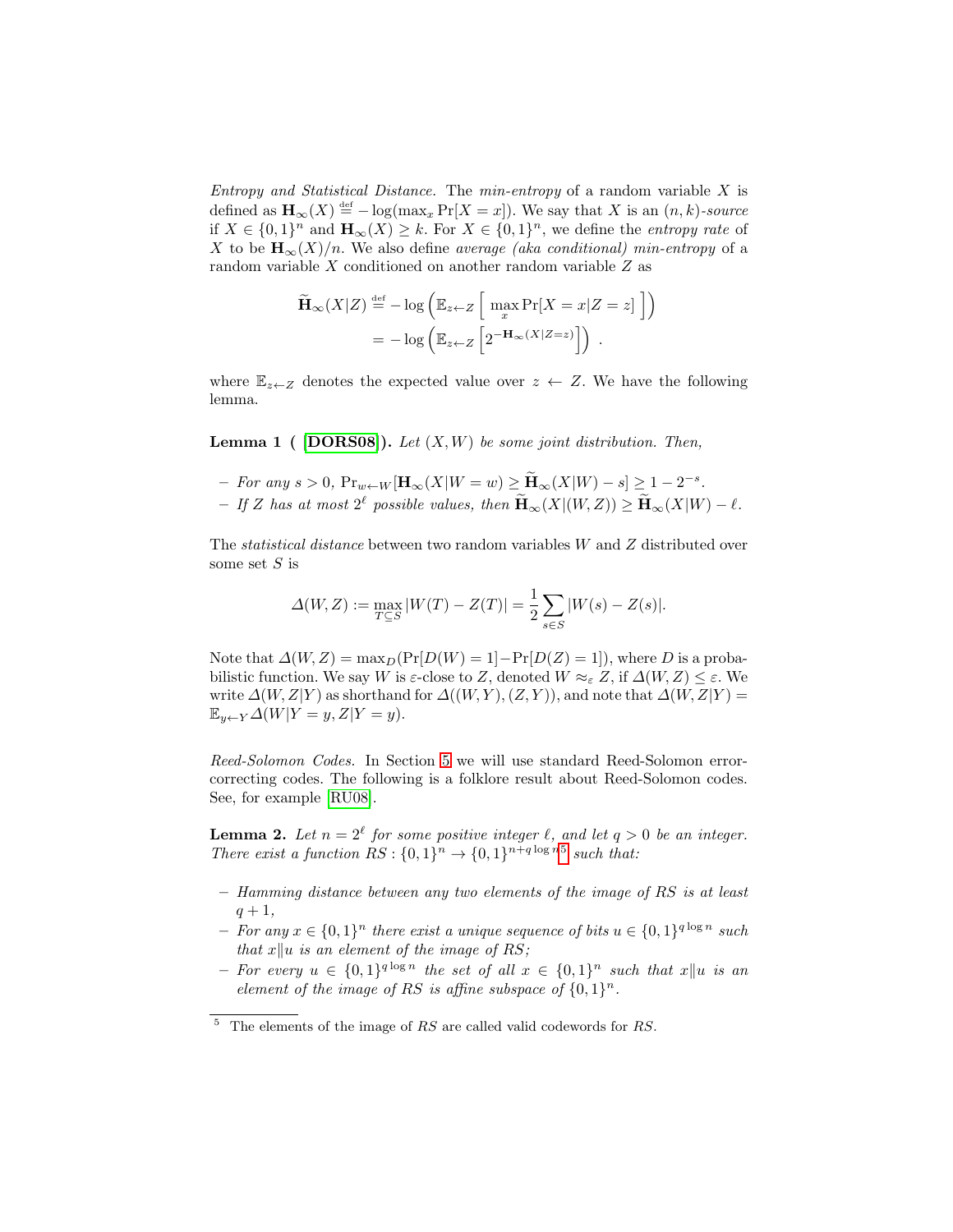## 3 Various definitions of Non-Malleable Codes

Definition 1. A coding scheme in the split-state model consists of two functions: a randomized encoding function  $\mathsf{Enc} : \{0,1\}^k \mapsto \{0,1\}^n \times \{0,1\}^n$ , and a deterministic decoding function Dec :  $\{0,1\}^n \times \{0,1\}^n \mapsto \{0,1\}^k \cup \{\perp\}$  such that, for each  $m \in \mathcal{M}$ ,  $Pr(Dec(Enc(m)) = m) = 1$  (over the randomness of the encoding algorithm). Additionally, we say that the coding scheme is almost uniform if for any m, any constant  $c > 1/2$  and large enough n, and any  $\mathcal{L}, \mathcal{R} \subseteq \{0,1\}^n$ , such that  $|\mathcal{L}| \geq 2^{cn}$ , and  $|\mathcal{R}| \geq 2^{cn}$  we have that

$$
\frac{|\mathcal{L}| \times |\mathcal{R}|}{2^{2n+1}} \leq \Pr(\mathsf{Enc}(m) \in \mathcal{L} \times \mathcal{R}) \leq \frac{|\mathcal{L}| \times |\mathcal{R}|}{2^{2n-1}}
$$

<span id="page-7-0"></span>,

where the probability is taken over the randomness of the encoding algorithm.

We now define non-malleable codes.

Definition 2. (Non-Malleable Code from [\[DPW10\]](#page-23-0).) Let (Enc :  $M \rightarrow$  $X \times X$ , Dec :  $X \times X \to M \cup \{\perp\}$  be an encoding scheme. For  $f, g: X \to X$  and for any  $m \in \mathcal{M}$  define the experiment DPWTamp $_{m}^{f,g}$  as:

$$
\mathsf{DPWTamp}_{m}^{f,g} = \left\{ \begin{aligned} & (X,Y) \leftarrow \mathsf{Enc}(m), \\ & X' := f(X), Y' := g(Y) \\ & m' := \mathsf{Dec}(X',Y') \\ & \text{output: } m' \end{aligned} \right\}
$$

We say that an encoding scheme (Enc, Dec) is  $\varepsilon$ -DPW-non-malleable in splitstate model if for every functions  $f, g: \mathcal{X} \to \mathcal{X}$  there exists distribution  $D^{f,g}$  on  $M \cup \{ \text{same}, \perp \}$  such that for every  $m \in \mathcal{M}$  we have

$$
\mathsf{DPWTamp}_{m}^{f,g} \approx_{\varepsilon} \left\{ \begin{array}{c} d \leftarrow D^{f,g} \\ \text{if } d = \text{same then output } m \\ \text{otherwise output } d. \end{array} \right\}
$$

We will consider the following alternative definition of non-malleable code, which will be a smoother transition to the subsequent definitions in this section. We show the equivalence of this definition to Definition [2](#page-7-0) (originally formulated in [\[DPW10\]](#page-23-0)) in Appendix [A.](#page-24-9)

Definition 3. (Non-Malleable Code.) We say that an encoding scheme (Enc :  $\mathcal{M} \to \mathcal{X} \times \mathcal{X}$ , Dec :  $\mathcal{X} \times \mathcal{X} \to \mathcal{M} \cup {\{\perp\}}$  is  $\varepsilon$ -non-malleable in split-state model if for every functions  $f,g: \mathcal{X} \to \mathcal{X}$  there exists family of distributions  $\{D^{f,g}_{x,y}\}_{x,y \in \mathcal{X}}$ each on  $\{0,1\}$  such that for every  $m_0, m_1 \in \mathcal{M}$ 

<span id="page-7-1"></span>
$$
\mathsf{Tamp}_{m_0}^{f,g} \approx_\varepsilon \mathsf{Tamp}_{m_1}^{f,g}
$$

where

$$
\text{Tamp}^{f,g}_m = \left\{ \begin{array}{c} (X,Y) \leftarrow \textsf{Enc}(m), \\ output \textbf{ same } \textit{if } \textsf{Dec}(X,Y) = \textsf{Dec}(f(X),g(Y)) \wedge D_{X,Y}^{f,g} = 0 \\ else \textit{ output: } \textsf{Dec}(f(X),g(Y)) \end{array} \right\}
$$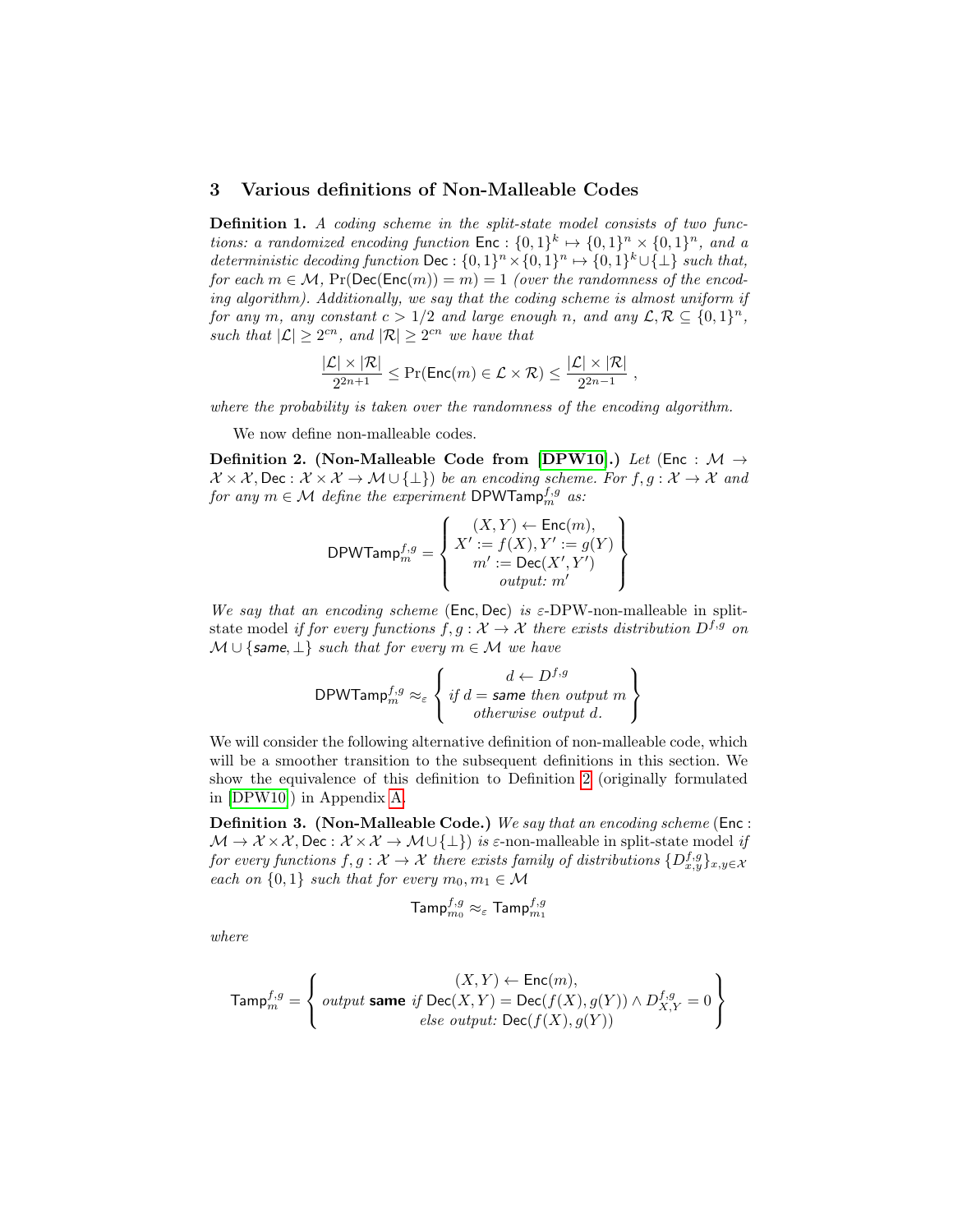Some results in the literature like [\[FMNV14,](#page-23-2)[JW15\]](#page-24-3) have considered a notion of super-strong non-malleable codes. We introduce the following intermediate notion of super non-malleable codes.

Definition 4. (Super Non-Malleable Code.) We say that an encoding scheme (Enc :  $\mathcal{M} \to \mathcal{X} \times \mathcal{X}$ , Dec :  $\mathcal{X} \times \mathcal{X} \to \mathcal{M} \cup \{\perp\}$ ) is  $\varepsilon$ -super non-malleable in splitstate model if for every functions  $f, g: \mathcal{X} \to \mathcal{X}$  there exists family of distributions  $\{D_{x,y}^{f,g}\}_{x,y\in\mathcal{X}}$  each on  $\{0,1\}$  such that for every  $m_0, m_1 \in \mathcal{M}$ 

<span id="page-8-1"></span>
$$
\mathsf{SupTamp}_{m_0}^{f,g} \approx_{\varepsilon} \mathsf{SupTamp}_{m_1}^{f,g}
$$

 $where \ \mathsf{SupTamp}_m^{f,g} =$ 

$$
\left\{\begin{array}{c}(X,Y) \leftarrow \mathsf{Enc}(m),\\ output\ \mathsf{same}\ \mathit{if}\ \mathsf{Dec}(X,Y) = \mathsf{Dec}(f(X),g(Y)) \wedge D_{X,Y}^{f,g} = 0\\ else\ \mathit{if}\ \mathsf{Dec}(f(X),g(Y)) = \bot\ \mathit{output}\ \bot\\ else\ \mathit{output}:\ (f(X),g(Y))\end{array}\right\}
$$

Definition 5. (Super Strong Non-Malleable Code.) We say that an encoding scheme (Enc :  $M \to \mathcal{X} \times \mathcal{X}$ , Dec :  $\mathcal{X} \times \mathcal{X} \to \mathcal{M} \cup \{\perp\}$ ) is  $\varepsilon$ -super strong non-malleable in split-state model if for every functions  $f, g : \mathcal{X} \to \mathcal{X}$  and for every  $m_0, m_1 \in \mathcal{M}$ 

$$
\mathsf{SupStrTamp}_{m_0}^{f,g} \approx_{\varepsilon} \mathsf{SupStrTamp}_{m_1}^{f,g}
$$

where

$$
\mathsf{SupStrTamp}_{m}^{f,g} = \left\{ \begin{array}{l} (X,Y) \leftarrow \mathsf{Enc}(m), \\ output \mathsf{same} \mathit{ if } \left( X,Y \right) = \left( f(X),g(Y) \right) \\ else \mathit{ if } \mathsf{Dec}(f(X),g(Y)) = \bot \mathit{ output} \bot \\ else \mathit{ output: } \left( f(X),g(Y) \right) \end{array} \right\}
$$

<span id="page-8-0"></span>Definition 6. (Continuous Non-Malleable Code.) [\[JW15\]](#page-24-3) define four types of continuous non-malleable codes based on two flags:  $sd \in \{0,1\}$  (self-destruct) and prs  $\in \{0,1\}$  (persistent). We say that an encoding scheme (Enc : M  $\rightarrow$  $\mathcal{X} \times \mathcal{X}$ , Dec :  $\mathcal{X} \times \mathcal{X} \to \mathcal{M} \cup {\{\perp\}}$  is  $(T, \varepsilon)$ -continuous [sd, prs] non-malleable in split-state model if for every Adversary A and for every  $m_0, m_1 \in \mathcal{M}$ 

 $\mathsf{ConTamper}_{\mathcal{A}, \mathsf{T}, m_0} \approx_{\varepsilon} \mathsf{ConTamper}_{\mathcal{A}, \mathsf{T}, m_1}$ 

where  $\textsf{ConTamper}_{\mathcal{A},\mathsf{T},m} =$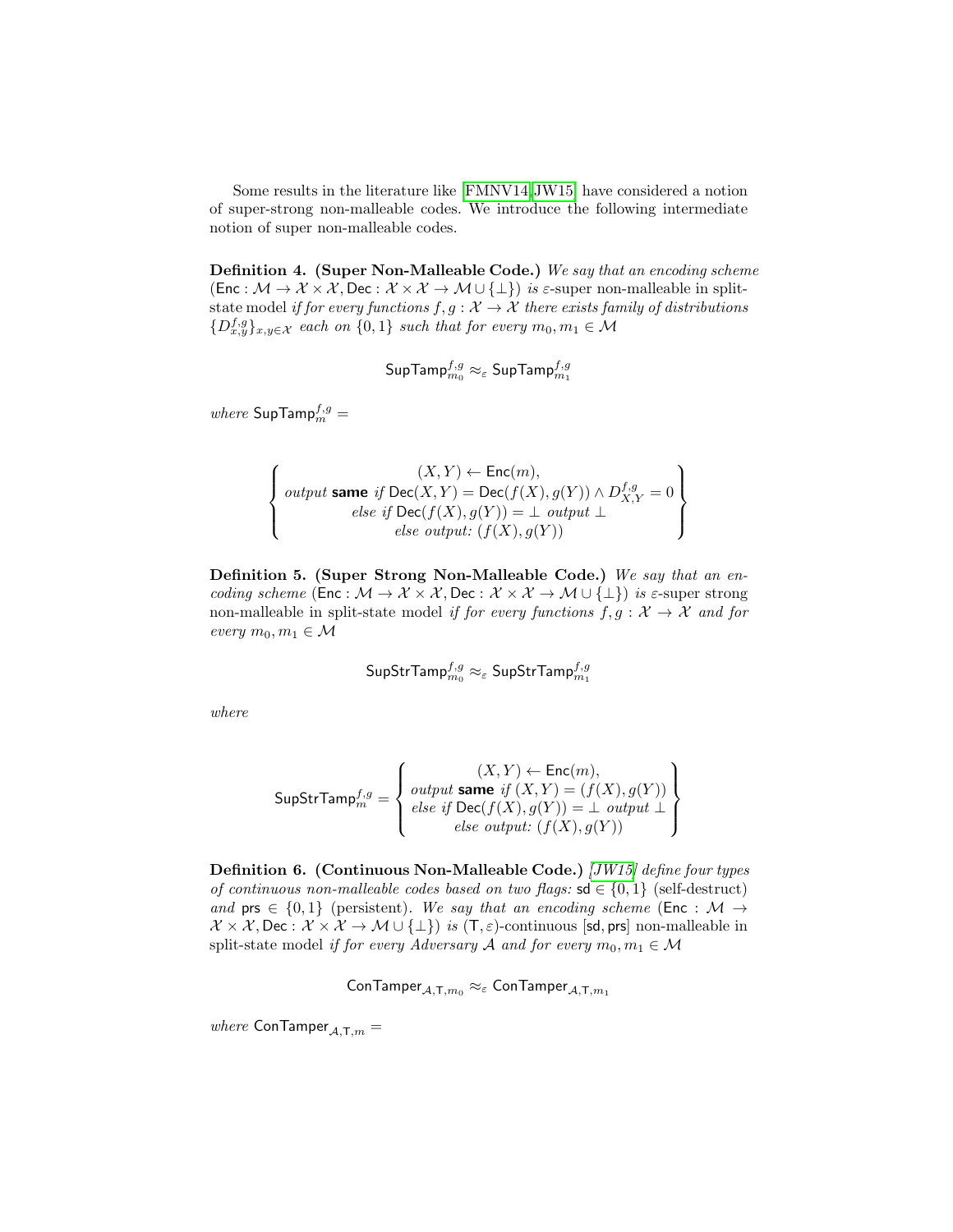$\sqrt{ }$  $\begin{array}{c} \hline \end{array}$  $\begin{array}{c} \hline \end{array}$  $(X, Y) \leftarrow \mathsf{Enc}(m),$  $f_0, g_0 \equiv \mathsf{id},$ **Repeat**  $i = 1, 2, ..., T$ *A* chooses functions  $f'_i, g'_i$ <br> **if**  $\mathsf{prs} = 1$  **then**  $f_i = f'_i \circ f_{i-1}, g_i = g'_i \circ g_{i-1}$ else  $f_i = f'_i$ ,  $g_i = g'_i$ <br>
if  $(f_i(X), g_i(Y)) = (X, Y)$  then output same else if Dec( $f_i(X), g_i(Y)$ ) = ⊥ then output ⊥ if sd = 1 then experiment stops else output  $(f_i(X), g_i(Y))$  if prs = 1 then experiment stops  $\mathcal{L}$  $\begin{array}{c} \hline \end{array}$  $\begin{array}{c} \hline \end{array}$ 

Remark 1. In the case of persistent tampering, the above definition by [\[JW15\]](#page-24-3) assumes that the tampering experiment stops if there is a non-trivial tampering that does not decode to  $\perp$  since in this case the adversary learns the entire tampered codeword, and can simulate the remaining tampering experiment himself.

Remark 2. [\[FMNV14\]](#page-23-2) show that non-persistent continuous non-malleable codes are impossible to construct in 2-split state model.

Remark 3. In any model allowing bitwise tampering, in particular the 2−split state model, it is not difficult to conclude that the non-self-destruct property is impossible to achieve even in the case of persistent tampering if the space of messages contains at least 3 elements. To see this, notice that one can tamper the codeword  $c = (c_1, c_2, c_3, \ldots)$  to obtain  $c'_1 = (0, c_2, \ldots)$ . The adversary then obtains the output of the tampering experiment which is same if and only if  $c_1 =$ 0. Thus the adversary learns  $c_1^* = c_1$  and continues the tampering experiment with  $(c_1^{\star}, 0, c_3, \ldots)$  (note that this tampering is persistent). Thus, the adversary can continue learn the codeword one bit at a time, thereby learning the entire codeword in  $N$  steps where  $N$  is the length of the codeword. Such an argument has been used previously for proving impossibility results. See for instance the work of Gennaro et al. [\[GLM](#page-24-5)<sup>+</sup>03].

## <span id="page-9-1"></span>4 From Super Strong NMCs to Continuous NMCs

<span id="page-9-0"></span>In this section we will prove the following statement:

**Theorem 2.** If (Enc, Dec) is an  $\varepsilon$ -super strong non-malleable code in the splitstate model then (Enc, Dec) is a  $(T,(2T+1)\varepsilon)$ -continuous [1, 1] non-malleable code in the split-state model.

<span id="page-9-2"></span>For proving Theorem [2,](#page-9-0) we will need the following lemmata. The following result states that any non-malleable code in the 2-split state model is a good 2-out-of-2 secret sharing scheme.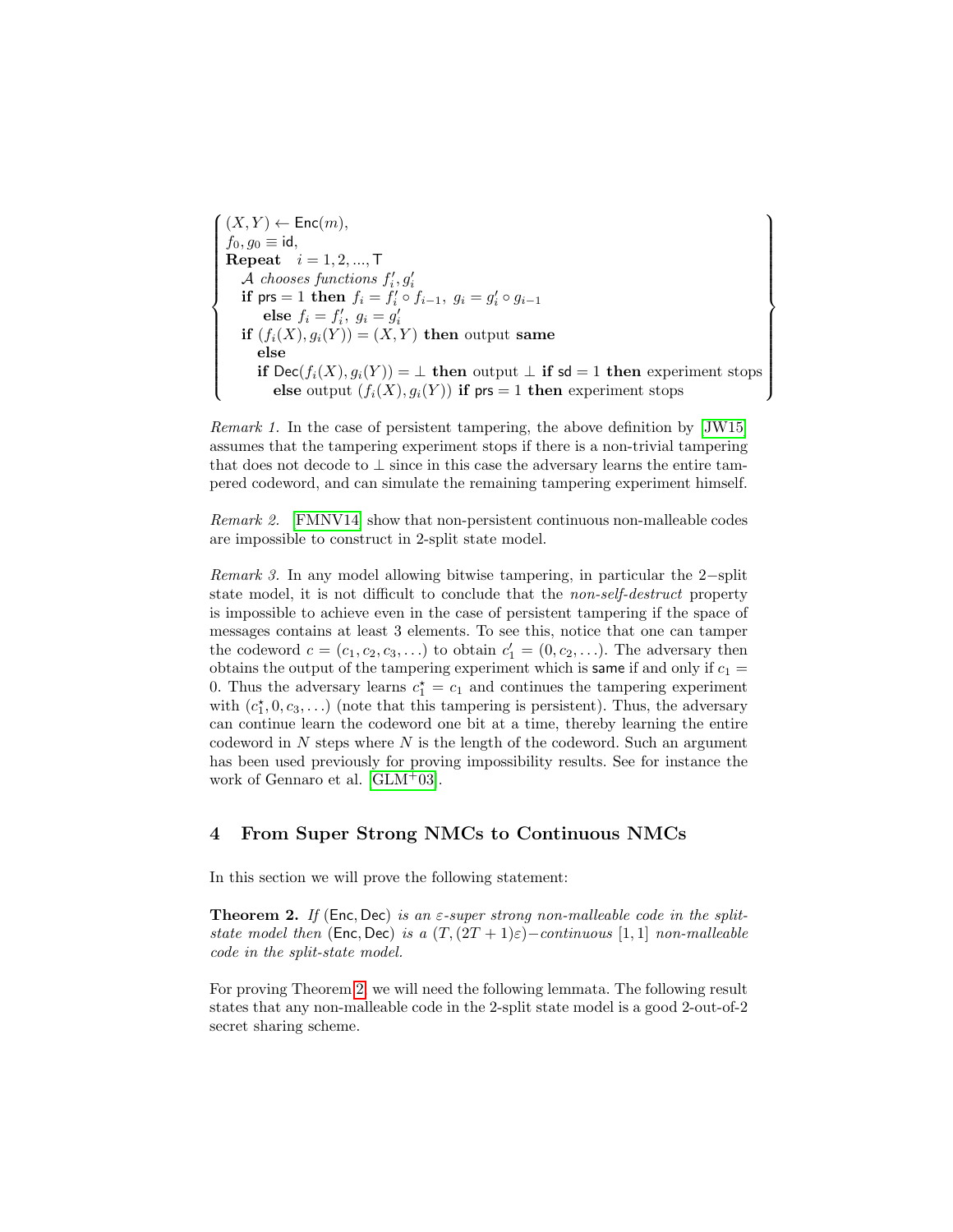Lemma 3 ( [\[ADKO15b,](#page-22-3) Lemma 6.1]). Let Dec :  $\mathcal{X} \times \mathcal{X} \to \mathcal{M}$ , and Enc :  $\mathcal{M} \to \mathcal{X} \times \mathcal{X}$  be an  $\varepsilon$ -non-malleable code in the split state model for some  $\varepsilon < \frac{1}{2}$ . For any pair of messages  $m_0, m_1 \in \mathcal{M}$ , let  $(X_1^0, X_2^0) \leftarrow \text{Enc}(m_0)$ , and let  $(X_1^1, X_2^1) \leftarrow \text{Enc}(m_1)$ . Then  $\Delta(X_1^0, X_1^1) \leq 2\varepsilon$ .

The following result states that given a non-malleable code (Enc, Dec) in the split-state model, for any sets  $A, B$ , and any message  $m$ , the probability that  $\mathsf{Enc}(m)$  falls in the set  $A \times B$  is almost independent of the choice of the message m.

<span id="page-10-0"></span>**Lemma 4.** Let  $k \geq 3$ , and let  $\varepsilon < 1/20$ . Let  $\textsf{Enc} : \{0,1\}^k \to \{0,1\}^n \times \{0,1\}^n$ , Dec :  $\{0,1\}^n \times \{0,1\}^n \rightarrow \{0,1\}^k$  be an  $\varepsilon$ -non-malleable code in the split state model. For every sets  $A, B \subset \{0,1\}^n$  and every messages  $m_0, m_1 \in \{0,1\}^k$ 

 $|\Pr(\mathsf{Enc}(m_0) \in A \times B) - \Pr(\mathsf{Enc}(m_1) \in A \times B)| \leq \varepsilon$ .

*Proof.* We claim that there exist  $x, y, z, w \in \{0, 1\}^n$  such that  $m_0, m_1$ , Dec $(x, w)$ ,  $Dec(z, w)$ , and  $Dec(z, y)$  are all different from  $Dec(x, y)$ . Before proving this claim, we show why this implies the given result. Consider the tampering functions f, g such that  $f(c) = x$  if  $c \in A$ , and  $f(c) = z$ , otherwise, and  $g(c) = y$  if  $c \in B$ , and  $g(c) = w$ , otherwise. Thus, for  $b = 0, 1$ ,  $\text{Tamp}_{m_b}^{f,g} = \text{Dec}(x, y)$  if and only if  $\mathsf{Enc}(m_b) \in A \times B$ . The result then follows from the  $\varepsilon$ -non-malleability of (Enc, Dec).

Now, to prove the claim, we will use the probabilistic method. Let  $U$  be uniform in  $\{0,1\}^k$ , and let  $X, Y \leftarrow \mathsf{Enc}(U)$ . Furthermore, let  $W, Z \in \{0,1\}^n$ be uniform and independent of  $X, Y, U$ . We claim that  $X, Y, Z, W$  satisfy the required property with non-zero probability.

It is easy to see that the probability that  $\text{Dec}(X, Y) = U$  is either of  $m_0$  or  $m_1$  is at most  $2/2^k$ . Also, by Lemma [3,](#page-9-2) we have that except with probability  $2\varepsilon$ ,  $X$  is independent of  $U$ . Also,  $W$  is independent of  $U$ . Thus, the probability that  $Dec(X, W) = U$  is at most  $2\varepsilon + 1/2^k$ . Similarly, the probability that  $Dec(Z, Y) =$ U is at most  $2\varepsilon+1/2^k$ . Finally, W, Z are independent of U, and so the probability that  $\mathsf{Dec}(Z,W) = U$  is at most  $\frac{1}{2^k}$ .

Thus, by union bound, the probability that  $X, Y, Z, W$  do not satisfy the condition of the claim is at most  $\frac{5}{2^k} + 4\varepsilon \leq \frac{5}{8} + 4\varepsilon < 1$ .

Before proving Theorem [2,](#page-9-0) let us fix some notation. Let  $\mathcal{A}^*$  be any adversary described in Definition [6.](#page-8-0) Let  $(I)_m$  denote the index of a round when same is not output in the experiment  $\mathsf{ConTamper}_{\mathcal{A}^*, \mathsf{T}, m}$  and  $(f_i, g_i)$  (for  $i = 1, \ldots, T)$  denote pairs of functions chosen by  $\mathcal{A}^*$  (of course we can assume that they are always the same because the choice for the next round does not depend on  $(X, Y)$ .

Proof (of Theorem [2\)](#page-9-0).

We will show that

<span id="page-10-1"></span>
$$
\Delta([ (I)_{m_0}, f_{I_{m_0}}(X_0), g_{I_{m_0}}(Y_0)]; [I_{m_1}, f_{I_{m_1}}(X_1), g_{I_{m_1}}(Y_1)]) \leq (2T + 1)\varepsilon. \tag{4.1}
$$

The desired result will follow from the observation that  $\mathsf{ConTamper}_{\mathcal{A}^*, \mathsf{T}, m_b}$  for  $b = 0, 1$  depends only on  $(I)_{m_b}$ ,  $f_{(I)_{m_b}}(X_b)$ , and  $g_{(I)_{m_b}}(Y_b)$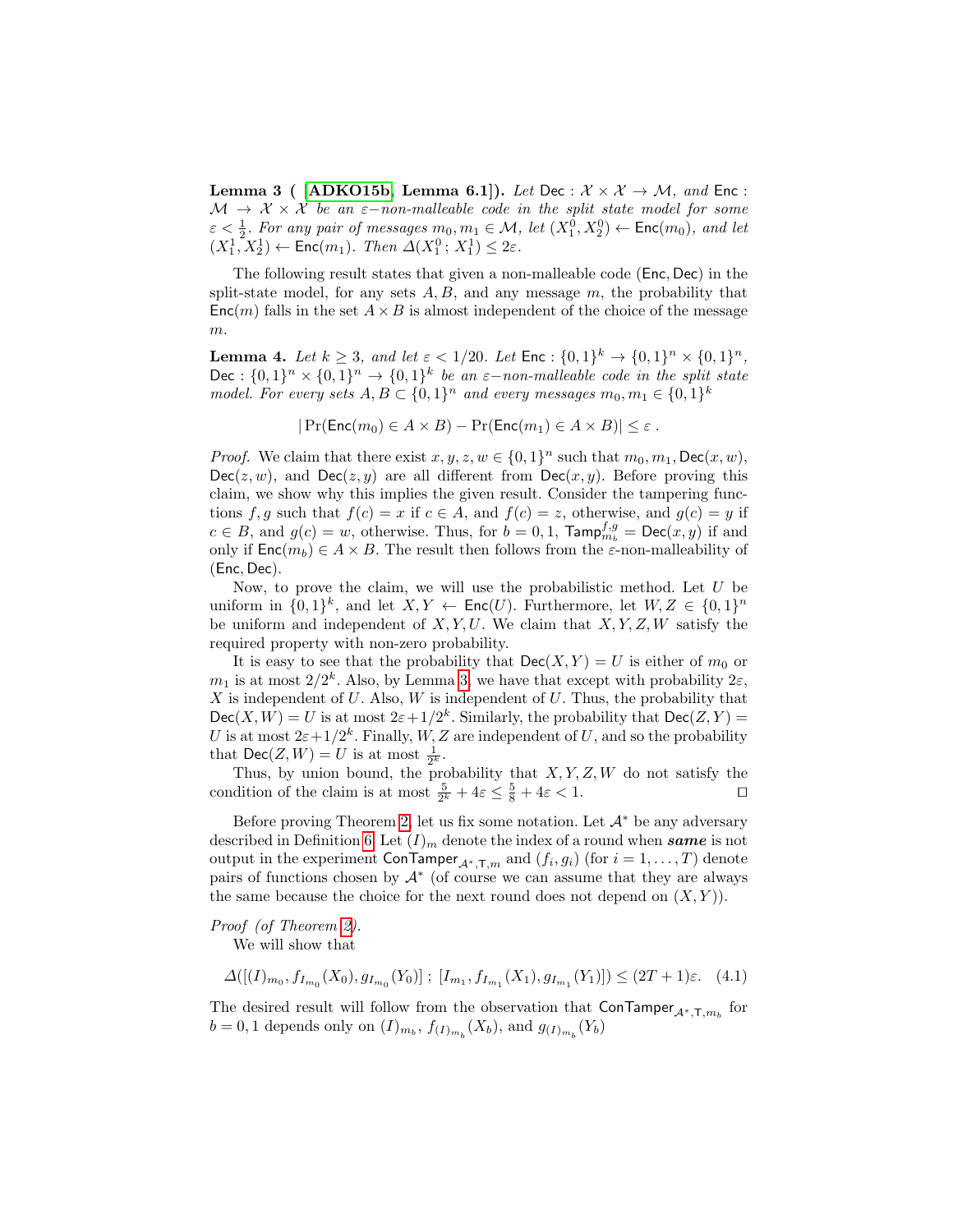In order to simplify the proof, we make use of the following fact about statistical distance: The statistical distance between two random variables  $Z_0$  and  $Z_1$  is at most  $\delta$  if and only if for any computationally unbounded algorithm that is given as input a sample distributed as  $Z_b$ , for a uniformly random bit b, the probability that the algorithm can guess the bit b is at most  $1/2 + \delta/2$ .

Thus, we wish to bound the probability of guessing the bit b, given  $I, f_I(X), g_I(Y)$ , where  $I, X, Y$  are shorthand for  $I_{m_b}, X_b, Y_b$ .

We can partition the codeword space  $\{0,1\}^n \times \{0,1\}^n$  into  $(2T + 1)$  sets:  $(A_1^i \times B_1^i), (A_2^i \times B_2^i)$  for  $1 \leq i \leq T$ , and the set  $C \times D$ , where

$$
A_1^i = \{ X \subset \{0,1\}^n | f_j(X) = X, \text{ for all } j < i \text{ and } f_i(X) \neq X \},
$$
\n
$$
B_1^i = \{ Y \subset \{0,1\}^n | g_j(Y) = Y, \text{ for all } j < i \},
$$

$$
A_2^i = \{ X \subset \{0,1\}^n | f_j(X) = X, \text{ for all } j \le i \},
$$
  
\n
$$
B_2^i = \{ Y \subset \{0,1\}^n | g_j(Y) = Y, \text{ for all } j < i \text{ and } g_i(Y) \ne Y \},
$$

$$
C = \{ X \subset \{0,1\}^n | f_j(X) = X, \text{ for all } j \le T \},
$$
  
 
$$
D = \{ Y \subset \{0,1\}^n | g_j(Y) = Y, \text{ for all } j \le T \}.
$$

Note that if  $(X,Y) \in A_j^i \times B_j^i$  for  $j = 1,2$ , and  $i \in [T]$ , then  $I = i$ , and if  $(X, Y) \in C \times D$ , then  $I = T + 1$ . Also  $f_I(X), g_I(Y)$  are empty strings if  $I = T + 1.$ 

We call these partitions  $P_1, ..., P_{2T+1}$ .

Now suppose there is an adversary  $A$  that guesses the bit  $b$  with probability greater than  $1/2 + (2T + 1)\varepsilon/2$  given  $I, f_I(X), g_I(Y)$ . Let us say that A wins if  $A$  guesses the bit  $b$  correctly. Then

$$
1/2 + (2T + 1)\varepsilon/2 < \Pr[\mathcal{A} \text{ wins}]
$$
  
=  $\sum_{r=1}^{2T+1} \Pr[\mathcal{A} \text{ wins} | (X, Y) \in P_r] \cdot \Pr[(X, Y) \in P_r]$   
=  $1/2 + \sum_{r=1}^{2T+1} (\Pr[\mathcal{A} \text{ wins} | (X, Y) \in P_r] - 1/2) \cdot \Pr[(X, Y) \in P_r].$ 

Thus, there exists some r such that:

<span id="page-11-0"></span>
$$
(\Pr[\mathcal{A} \text{ wins} \mid (X, Y) \in P_r] - 1/2) \cdot \Pr[(X, Y) \in P_r] > \varepsilon/2. \tag{4.2}
$$

We now show that this contradicts the fact that (Enc, Dec) is  $\varepsilon$  – super strong non-malleable in the split state model.

Case 1:  $P_r = A_1^i \times B_1^i$  for some  $i \in [T]$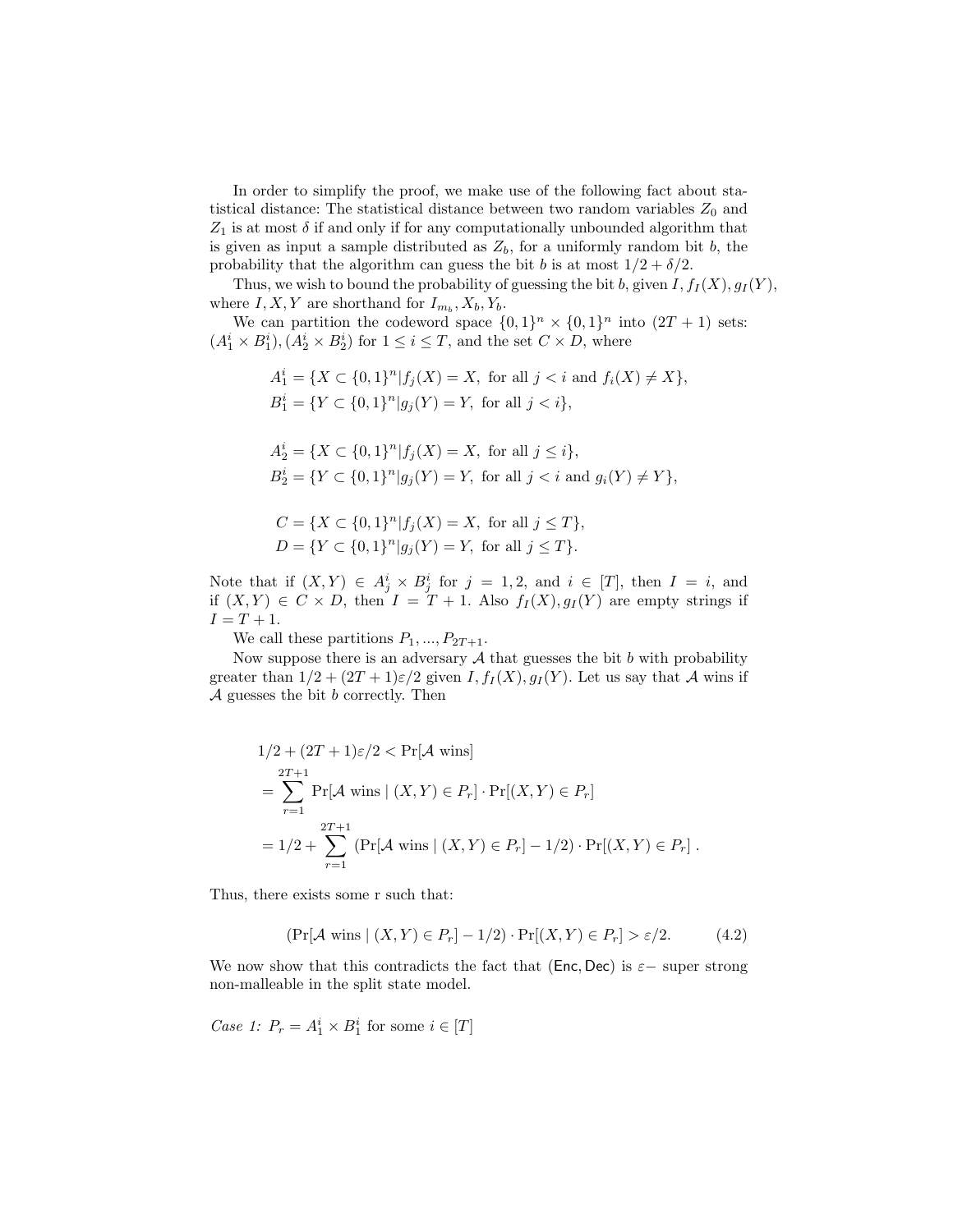Define the tampering function  $(f, g)$  as:

$$
f(x) := \begin{cases} f_i(x) & \text{if } x \in A_1^i \\ u, & \text{otherwise.} \end{cases}
$$

where u is some element not in  $f_i(A_1^i)$ .

$$
g(y) := \begin{cases} g_i(y) & \text{if } y \in B_1^i \\ v, & \text{otherwise.} \end{cases}
$$

where v is some element not in  $g_i(B_1^i)$ .

Then define an adversary  $A^*$  that given the tampering experiment of a random message  $m_b$ , outputs a fresh uniform random bit if it sees any of

 $(u, y), (x, v)$ , same, or  $\perp$ , and calls A with input i, and the output of the tampering experiment otherwise. The success probability of  $A^*$  in guessing bit b is

 $Pr[\mathcal{A} \text{ wins} | (X, Y) \in P_r] \cdot Pr[(X, Y) \in P_r] + \frac{1}{2} \cdot (1 - Pr[(X, Y) \in P_r]),$  which is greater than  $\frac{1}{2} \cdot \Pr[(X, Y) \in P_r] + \frac{\varepsilon}{2} + \frac{1}{2} \cdot (1 - \Pr[(X, Y) \in P_r]) = 1/2 + \varepsilon/2$ using equation  $\overline{4.2}$ .

This contradicts the assumption that (Enc, Dec) is  $\varepsilon$  – super strong nonmalleable in the split state model.

Case 2:  $P_r = A_2^i \times B_2^i$  for some  $i \in [T]$ This case is similar to Case 1.

Case 3:  $P_r = C \times D$ .

In this case, the only information that  $\mathcal A$  has is that  $I = T + 1$ , which is equivalent to saying that  $(X, Y) \in C \times D$ . Then let  $p_b$  be  $Pr((X_b, Y_b) \in C \times D)$ for  $b = 0, 1$ . By Lemma [4,](#page-10-0) we have that  $|p_0 - p_1| \leq \varepsilon$ . Without loss of generality, let  $p_0 = p_1 + \varepsilon'$  for some  $\varepsilon' \in [0, \varepsilon]$ . Then given  $(X_b, Y_b) \in C \times D$ , the adversary has higher chance of winning if the adversary outputs 0.

Thus,  $Pr[\mathcal{A}$  wins  $|(X_b, Y_b) \in C \times D] = Pr[b = 0 | (X_b, Y_b) \in C \times D].$ So, rewriting equation [4.2](#page-11-0) assuming  $P_r = C \times D$ , we get that  $Pr[(X_b, Y_b) \in$  $C \times D \wedge b = 0$ ]  $-\frac{1}{2} \cdot \Pr[(X_b, Y_b) \in C \times D] > \varepsilon/2$ . This implies,  $\frac{1}{2} \cdot (p_1 + \varepsilon') - \frac{1}{2} \cdot \frac{1}{2} \cdot (p_1 + p_1 + \varepsilon') > \varepsilon/2$ , which is equivalent to  $\varepsilon' > 2\varepsilon$ , which is a contradiction.  $\Box$ 

Remark 4. The above reduction is in the split-state model. It may be interesting to note that the only place that we use a particular property of this model is equation [4.1,](#page-10-1) which can be generalized to saying that the random variable  $I$ combined with the output of tampering experiment should not reveal the message. It is also obvious that if this statement does not hold for some model then the reduction will not hold. That means that the above mentioned statement is in some sense a necessary and sufficient property of a tampering model in which the main reduction of this section is true.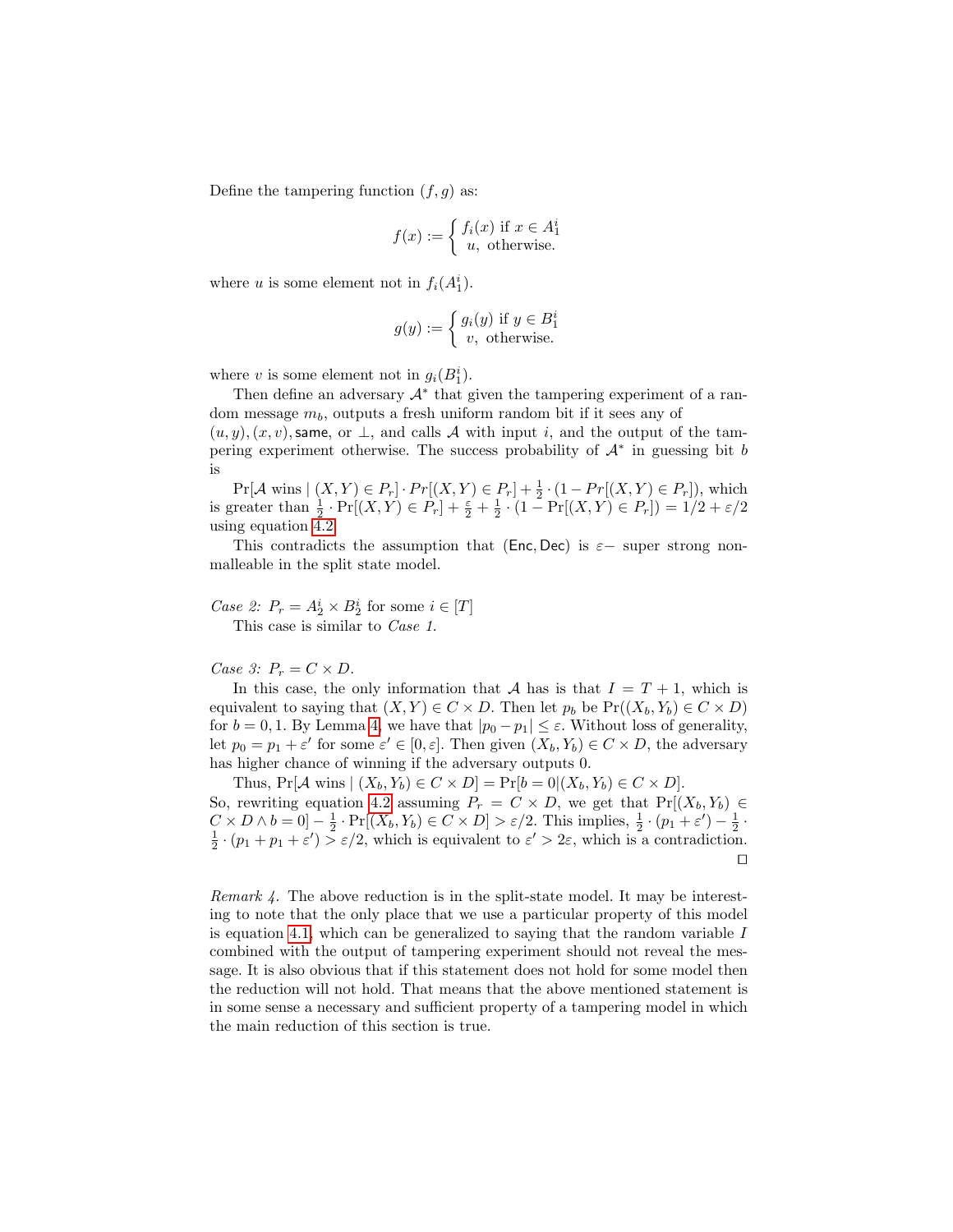## <span id="page-13-0"></span>5 Super Strong NMCs from Super NMCs via Inception Coding

In this section, we will show that any super non-malleable code in the splitstate model can be converted into a super-strong non-malleable code in the split-state model. The main technique used here and called by us 'inception' is described in [5.2](#page-15-0) (i.e. Definition [9\)](#page-15-1). However before we start the actual definition and construction let us define some auxiliary objects in Section [5.1](#page-13-2)

#### <span id="page-13-2"></span>5.1 Check Functions

In order to detect possible tampering with a string  $x$ , we introduce the following variant of Universal Hashing Family.

**Definition 7.** A function  $C: \{0,1\}^s \times \{0,1\}^n \rightarrow \{0,1\}^t$  is called an  $\varepsilon$ -check if for any  $x, y \in \{0, 1\}^n$  such that  $x \neq y$ ,

<span id="page-13-1"></span>
$$
\Pr_{R \leftarrow \{0,1\}^s} (C(R, x) = C(R, y)) \le \varepsilon
$$

Remark 5. Every  $\varepsilon$ -check is also  $(\varepsilon \cdot 2^t - 1)$ -universal hashing family. Due to unnecessarily complicated normalization of parameters in standard UHF definition it is simply more convenient for us to use the check notion all through the paper.

In this section we give a construction of an efficient check function that has a short output length, short seed and has preimages with affine structure. Consider the following function.

**Definition 8.** Let  $q, t, n > 0$  be integers. Let Check<sub>1</sub> :  $\{0, 1\}^n \rightarrow \{0, 1\}^{q \log n}$  be such that for all  $x \in \{0,1\}^n$ ,  $x||\text{Check}_1(x)$  is a valid Reed-Solomon code.<sup>[6](#page-13-3)</sup> Let Check<sub>2</sub>:  $\{0,1\}^{t \log n} \times \{0,1\}^n \rightarrow \{0,1\}^t$  be a simple sampler function defined as follows. Let  $r = r_1 ||r_2|| \cdots ||r_t$  be such that each  $r_j$  is a log n-bit string. Then Check<sub>2</sub> $(r, x) := x_{r_1} \dots x_{r_t}$ , where  $x_{r_j}$  is the bit of x at position  $r_j$ , when written in binary form. Then we define the function  $C_0: \{0,1\}^{t \log(n)} \times \{0,1\}^n \rightarrow$  ${0,1}^{q \log n+t}$  as  $C_0(r,x) := \text{Check}_1(x) \|\text{Check}_2(r,x)$ .

<span id="page-13-4"></span>**Lemma 5.** The function  $C_0$  defined above is a  $e^{-\frac{qt}{n}}$ -check.

*Proof.* We want to bound the probability that for any two distinct  $x, y \in \{0, 1\}^n$ and  $R = R_1 || \dots || R_t$  chosen uniformly at random from  $\{0, 1\}^{t \log n}$ ,  $C_0(R, x) =$  $C_0(R, y)$ .

By Lemma [2,](#page-6-1) we have that the Hamming distance between  $x\parallel$ Check<sub>1</sub>(x) and y||Check<sub>1</sub>(y) is at least  $q+1$ . Thus, if  $\text{Ham}(x; y) < q$  then  $\text{Check}_1(x) \neq \text{Check}_1(y)$ . So, for  $C_0(R, x) = C_0(R, y)$  we must have that  $\text{Ham}(x; y) \geq q$ . Additionally, we have that  $\mathsf{Check}_2(R, x) = \mathsf{Check}_2(R, y)$  which implies  $x_{R_j} = y_{R_j}$  for all  $j \in [t]$ .

<span id="page-13-3"></span> $^6$  Correctness of this definition follows from Lemma [2.](#page-6-1)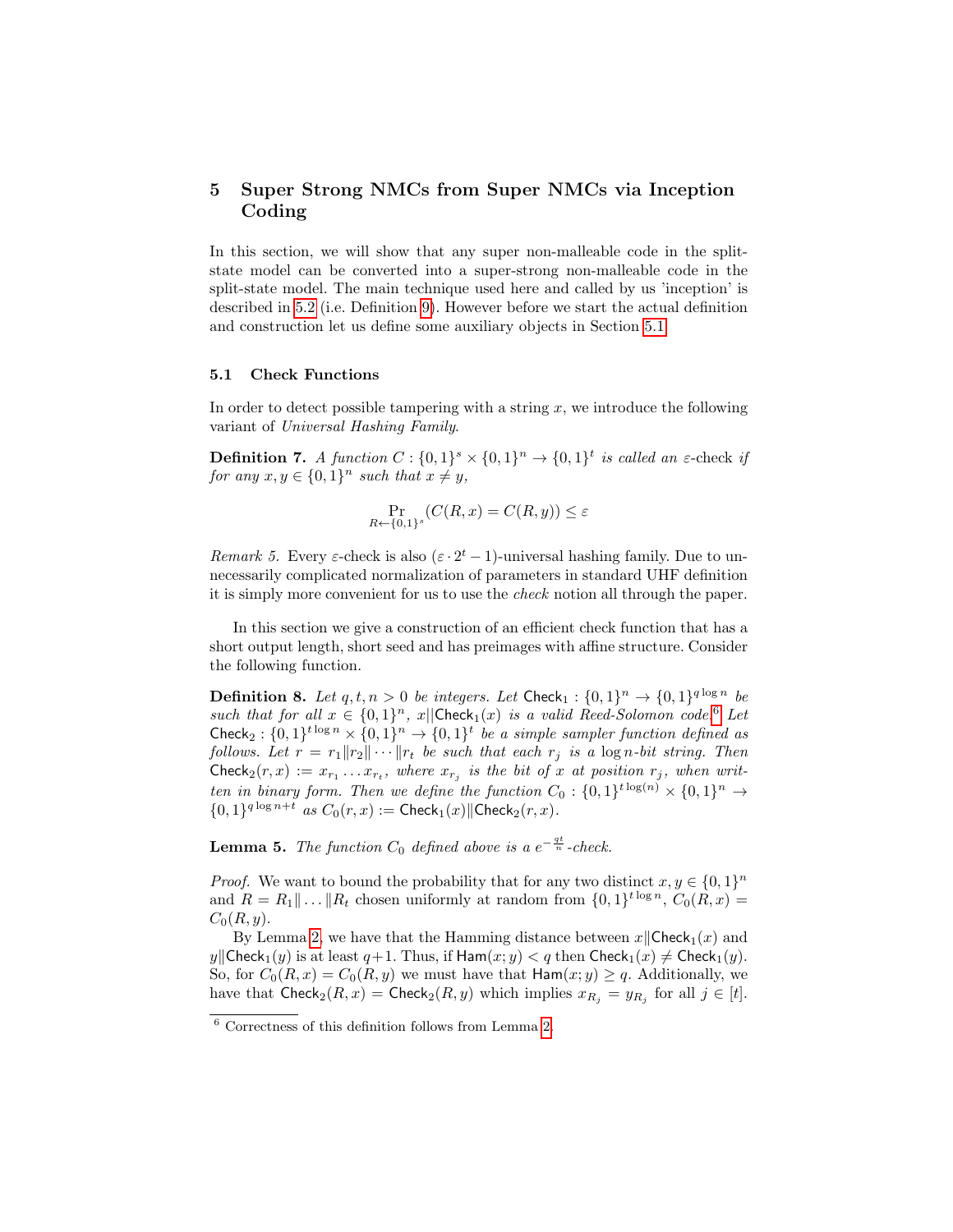This holds if none of  $R_1, \ldots, R_t$  belong to the set of positions on which x and y are not different which occurs with probability at most

$$
\left(1 - \frac{q}{n}\right)^t \le e^{-\frac{qt}{n}}.
$$

For our application, we require a check with the output having length upper bounded by  $n^{\alpha}$  for a small constant  $\alpha > 0$ . Now, let us describe a composition lemma for check functions that will help us to reach the expected parameters.

<span id="page-14-1"></span>**Lemma 6.** If  $C_0: \{0,1\}^{s_1} \times \{0,1\}^n \mapsto \{0,1\}^{t_1}$  is an  $\varepsilon_1$ -check and  $C: \{0,1\}^{s_2} \times$  $\{0,1\}^{t_1} \mapsto \{0,1\}^{t_2}$  is an  $\varepsilon_2$ -check then  $C_1 : \{0,1\}^{s_1+s_2} \times \{0,1\}^n \mapsto \{0,1\}^{t_2}$  given by

$$
C_1(r_1 \| r_2, x) := C(r_2, C_0(r_1, x))
$$

is an  $(\varepsilon_1 + \varepsilon_2)$ -check.

*Proof.* Let  $R_1||R_2 \leftarrow U_{s_1+s_2}$ , and let  $E_1 = E_1(R_1, x)$  be the event that  $C_0(R_1, x)$  $C_0(R_1, y)$  and  $E_2 = E_2(R_1, R_2, x)$  be the event that  $C(R_2, C_0(R_1, x)) = C(R_2, C_0(R_1, y))$ . Then

$$
\Pr(E_2) \le \Pr(E_1) + \Pr(E_2 \mid \overline{E_1})
$$
  
 
$$
\le \varepsilon_1 + \varepsilon_2.
$$

<span id="page-14-0"></span> $\Box$ 

We now apply Lemma [6](#page-14-1) repeatedly to the construction of Lemma [5](#page-13-4) to obtain a check with small length of both the output and the seed.

**Lemma 7.** For any constant  $\delta \in (0, 1/2)$  and for a large enough integer n, there exists an efficient  $2^{-n^{\delta^2/5}}$ -check Check\*:  $\{0,1\}^s \times \{0,1\}^n \rightarrow \{0,1\}^t$  with  $s \leq n^{\delta}$ and  $t \leq n^{\delta}$ .

*Proof.* Let  $\delta' = \delta/5$ . We start with the construction from Lemma [5,](#page-13-4) and we set  $t = n^{3\delta'}$ , and  $q = n^{1-2\delta'}$ . Furthermore, we assume that output length  $n_1 =$  $q \log n + t \leq n^{1-\delta'}$ , and  $s_1 = t \log n \leq n^{4\delta'}$ , which hold for a large enough n. The error is  $e^{-n^{\delta'}}$ .

We then define a check function for the output of length  $n_1$ , with seed length  $s_2$  being at most  $n_1^{4\delta'} \leq n^{(1-\delta') \cdot 4\delta'}$ , output length  $n_2$  being at most  $n_1^{1-\delta'} \leq$  $n^{(1-\delta')^2}$ , and error is at most  $e^{-n_1^{\delta'}}$ .

We continue this procedure for  $\ell$  steps until  $n_{\ell} \leq n^{\delta}$ . Thus  $n_{\ell-1} > n^{\delta}$ . The number of steps  $\ell$  is upper bounded by  $\log(1 - \delta') / \log \delta$ . Thus, using Lemma [6,](#page-14-1) the error is upper bounded by

$$
\frac{\log(1-\delta')}{\log \delta} \cdot e^{-n^{5\delta'^2}} \le 2^{-n^{5\delta'^2}}
$$

and the total seed length is

$$
s_1 + \cdots + s_\ell \le n^{4\delta'} \cdot \frac{\log(1 - \delta')}{\log \delta} \le n^{\delta},
$$

where we again used that *n* is large enough.  $\Box$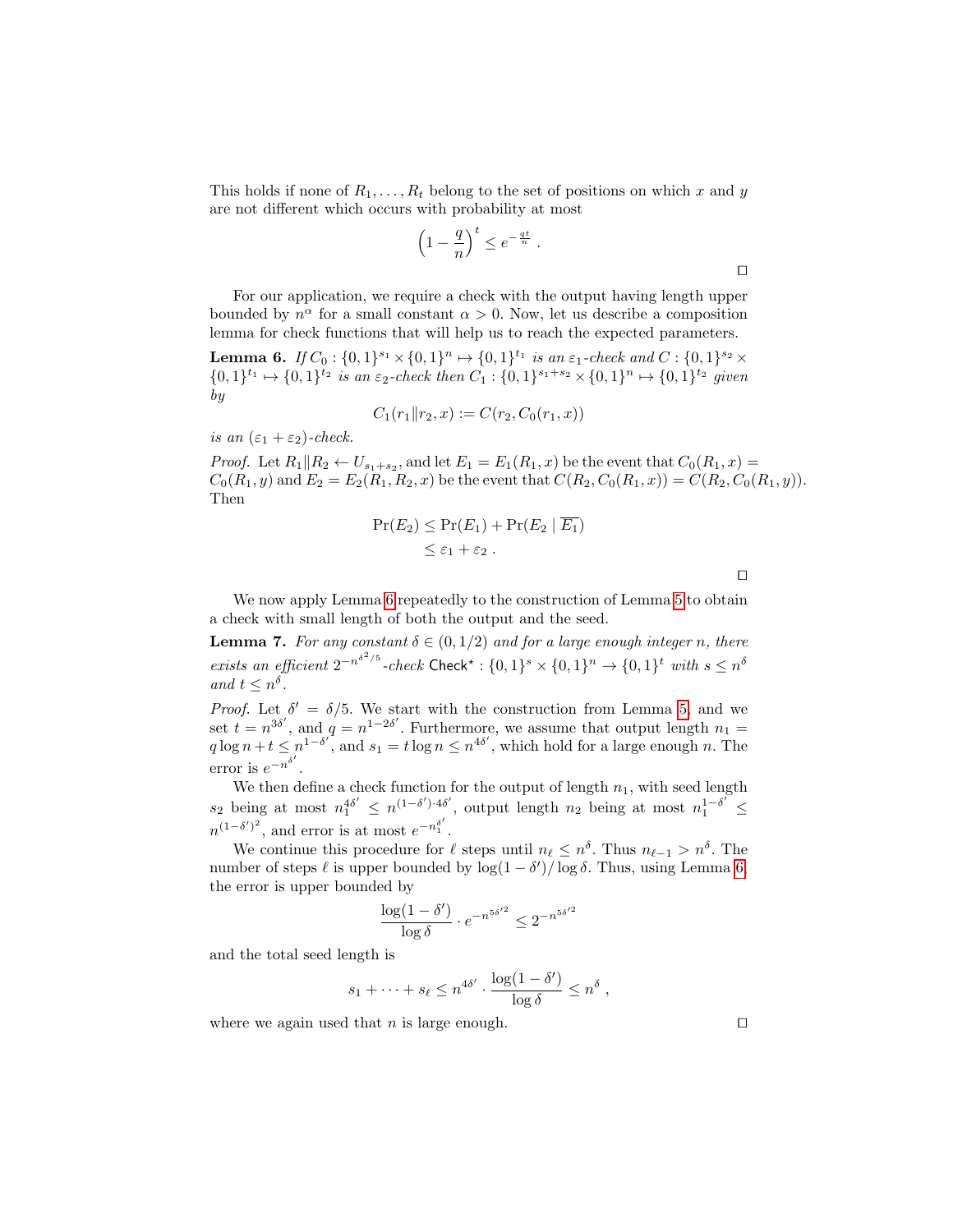#### <span id="page-15-0"></span>5.2 Inception Coding

In this section, we show that any super non-malleable code in the split-state model can be converted into a super-strong non-malleable code in the split-state model. Notice that for some message m with  $(X, Y) \leftarrow \mathsf{Enc}(m)$ , the only possible scenario in which the output of the tampering experiment in the super-strong non-malleability definition and that in the super non-malleability definition are different is when  $\mathsf{Dec}(X, Y) = \mathsf{Dec}(f(X), g(Y))$  even in the case of a non-trivial tampering, i.e.,  $(X, Y) \neq (f(X), g(Y))$ . Our idea is to use some of the least significant bits of the message to store a seed and an output of a "Check" such that if the decoder outputs the correct message in case of a non-trivial tampering, then the "Check" can detect this and force the output to be ⊥. This technique of installing a validity check for a codeword within the message is what we call inception coding and is defined below.

Figure 1. Inception coding using super non-malleable code.



<span id="page-15-1"></span>Definition 9. Let  $\text{Enc} : \{0,1\}^k \to \{0,1\}^n \times \{0,1\}^n$ , Dec :  $\{0,1\}^n \times \{0,1\}^n \to$  $\{0,1\}^k \cap {\{\perp\}}$  be a coding scheme. Let  $C: \{0,1\}^s \times \{0,1\}^n \rightarrow \{0,1\}^t$  be some function.<sup>[7](#page-15-2)</sup> The Inception version of  $(Enc, Dec, C)$  is a coding scheme denoted as  $\mathcal{I}$ Enc :  $\{0, 1\}^{k-2s-2t}$  →  $\{0, 1\}^n \times \{0, 1\}^n$ ,  $\mathcal{I}$ Dec :  $\{0, 1\}^n \times \{0, 1\}^n$  →  $\{0, 1\}^{k-2s-2t}$ ∪  $\{\perp\}$  and is defined as follows. The encoding algorithm  $\mathcal{I}$ Enc, for a given message  $m \in \{0,1\}^{k-2s-2t}$ , does the following.

- Choose uniformly at random  $r_x, r_y$  from  $\{0,1\}^s$ , and  $c_x, c_y$  from  $\{0,1\}^t$ .
- Sample  $(X, Y)$  as the output of the encoding algorithm Enc on input  $(m||r_x||c_x||r_y||c_y)$ conditioned on the fact that  $C(r_x, X) = c_x$  and  $C(r_y, Y) = c_y$ .

<span id="page-15-2"></span><sup>&</sup>lt;sup>7</sup> We will use this definition with  $C$  being a check function.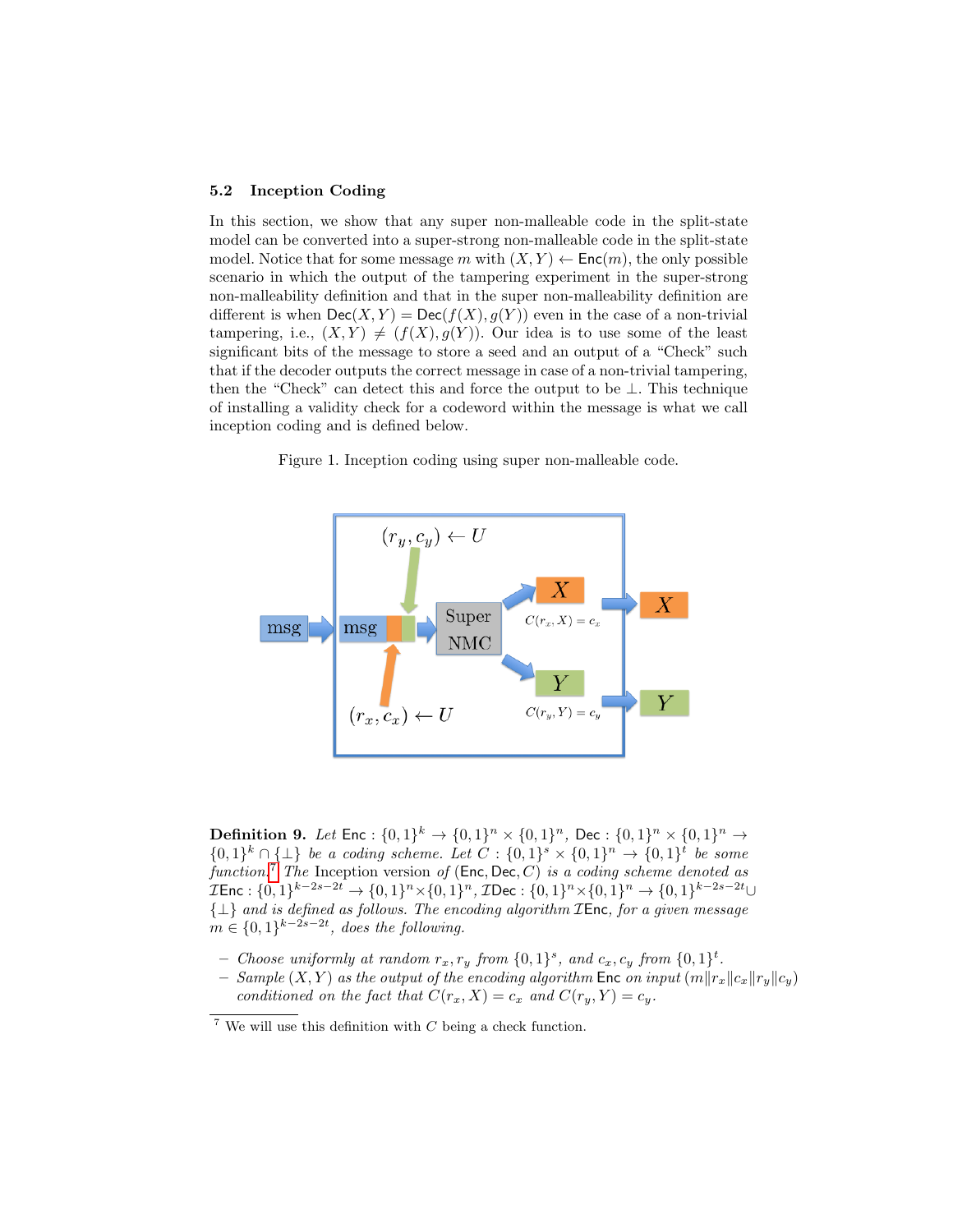$-$  Output  $(X, Y)$ .

The decoding algorithm **IDec**, on input  $x, y \in \{0, 1\}^n$ , does the following.

- Obtain Dec $(x, y) \in \{0, 1\}^k$ , and interpret the output as  $(m||r_x||c_x||r_y||c_y)$ , where  $m \in \{0, 1\}^{k-2s-2t}$ ,  $r_x, r_y \in \{0, 1\}^s$ , and  $c_x, c_y \in \{0, 1\}^t$ .
- If  $C(r_x, x) = c_x$  and  $C(r_y, y) = c_y$  then output m, else output ⊥.

<span id="page-16-0"></span>We now state our main result.

**Theorem 3.** Let  $\varepsilon_1, \varepsilon_2 > 0$ .  $C : \{0,1\}^s \times \{0,1\}^n \rightarrow \{0,1\}^t$  be an  $\varepsilon_1$ -check. Let  $\text{Enc} : \{0,1\}^k \to \{0,1\}^n \times \{0,1\}^n$ ,  $\text{Dec} : \{0,1\}^n \times \{0,1\}^n \to \{0,1\}^k \cap \{\perp\}$ be a uniform  $\varepsilon_2$ -super non-malleable code in the split-state model such that for any  $m, r_x, c_x, r_y, c_y$ , there is an efficient algorithm to sample  $(X, Y) \leftarrow \text{Enc}(m)$ conditioned on  $C(r_x, X) = c_x$  and  $C(r_y, Y) = c_y$ . Then (*IEnc*, *IDec*) is an efficient  $\varepsilon'$ -super strong non-malleable code in the split-state model with  $\varepsilon' =$  $\frac{16\varepsilon_2}{2^{-2t}}+2\varepsilon_1+3\varepsilon_2.$ 

*Proof.* Let  $f: \{0,1\}^n \mapsto \{0,1\}^n$ ,  $g: \{0,1\}^n \mapsto \{0,1\}^n$  be arbitrary functions and  $m, m' \in \{0, 1\}^{k-2s-2t}$  be arbitrary messages. We will bound the statistical distance between  $\mathsf{SupStrTamp}^{f,g}_m$  and  $\mathsf{SupStrTamp}^{f,g}_m$  for the encoding scheme ( $\mathcal{I}$ Enc,  $\mathcal{I}$ Dec). For this purpose, we intend to use the fact that (Enc, Dec) is super non-malleable. However, the main issue with using this is that the codeword obtained by using  $Enc$  might not be a valid encoding for  $\mathcal{I}Enc$ . The main idea to make sure that the encoding is valid is to (artificially) do rejection sampling. We modify the tampering functions  $f, g$  to  $f', g'$  such that the tampered codeword becomes irrelevant if the code is not a valid codeword with respect to  $\mathcal I$ Enc. This is the reason that the error is blown-up by a factor  $2^{2t}$ .

Let the space of all  $x \in \{0,1\}^n$  such that  $C(r, x) = c$  be  $A_{r,c}$ , i.e.,

$$
A_{r,c} := \{x \in \{0,1\}^n \,|\, C(r,x) = c\}.
$$

We choose fresh uniformly random and independent strings  $r_x, r_y$  from  $\{0, 1\}^s$ , and  $c_x, c_y$  from  $\{0, 1\}^t$ . Consider the following functions:

$$
f'(x) := \begin{cases} f(x) & \text{if } x \in A_{r_x, c_x} \\ 0^n, & \text{otherwise.} \end{cases}
$$

$$
g'(y) := \begin{cases} g(y) & \text{if } y \in A_{r_y, c_y} \\ 0^n & \text{otherwise.} \end{cases}
$$

Let  $(X, Y) \leftarrow \mathsf{Enc}(m, r_x, c_x, r_y, c_y)$  and let  $(X', Y') \leftarrow \mathsf{Enc}(m', r_x, c_x, r_y, c_y)$ . We shorthand  $\mathsf{SupTamp}_{(m,r)}^{f',g'}$  $f', g'$ <sub> $(m,r_x, c_x, r_y, c_y)$ </sub> by  $T$  and  $\textsf{SupTamp}^{f', g'}_{(m', r_y, c_y, c_y, c_y)}$  $f', g'_{(m',r_x,c_x,r_y,c_y)}$  by  $T'.$ The range of T and T' is  $\mathcal{R} = \{0,1\}^n \times \{0,1\}^n \cup \{\perp, \text{same}\}.$  Also, let  $\mathcal{A} =$  $A_{r_x,c_x} \times A_{r_y,c_y}$ , and let  $Pr((X,Y) \in \mathcal{A}) = p$  and  $Pr((X',Y') \in \mathcal{A}) = p'$ . By Lemma [4,](#page-10-0) we have that  $|p - p'| \leq \varepsilon_2$ , and by the fact that (Enc, Dec) is almost uniform, we have that  $p \geq 2^{-2t-1}$ .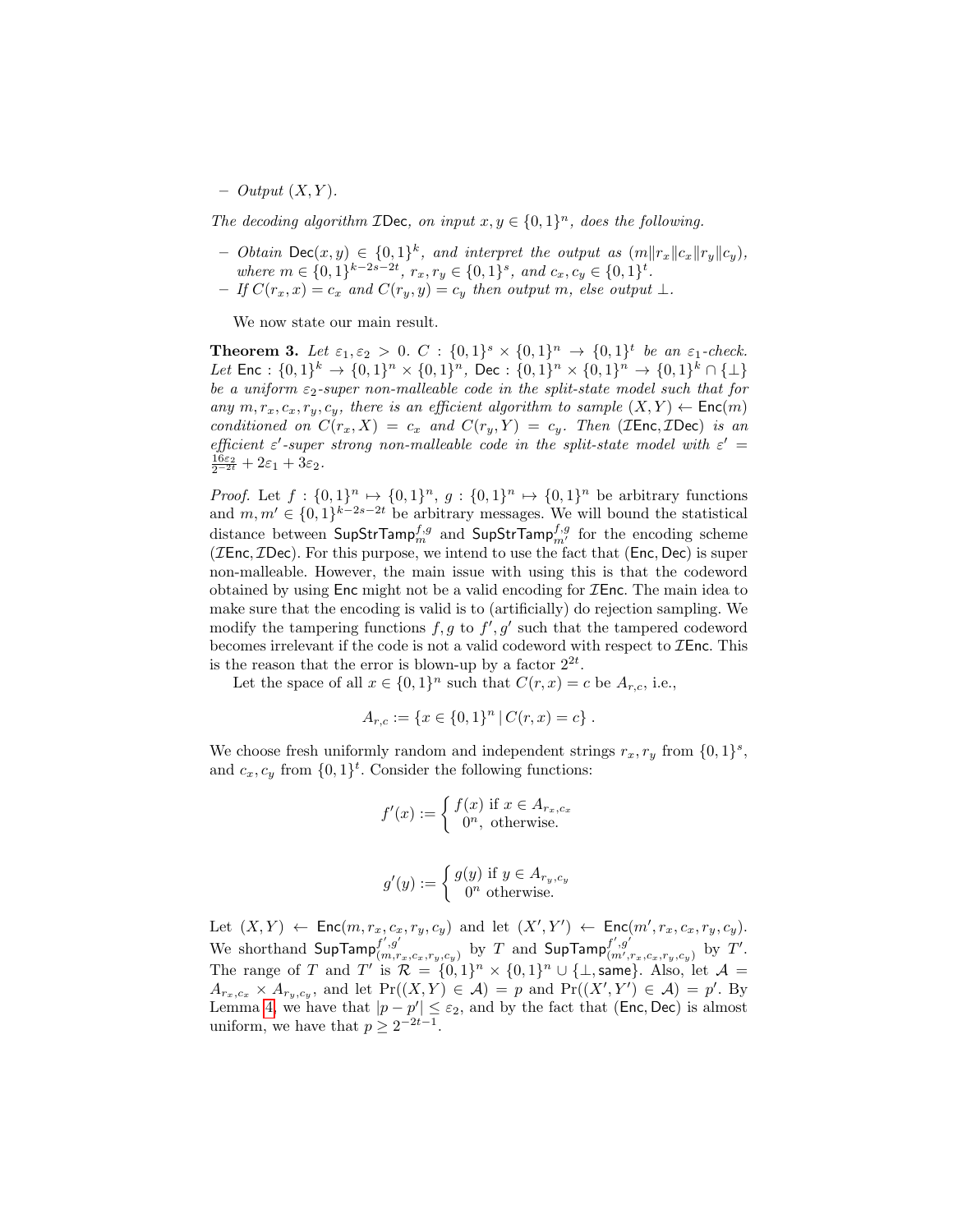Also, if  $(X, Y) \notin \mathcal{A}$ , then  $(f'(X), g'(Y))$  depends on at most one of  $X, Y$ , and if  $(X', Y') \notin \mathcal{A}$ , then  $(f'(X'), g'(Y'))$  depends on at most one of  $X', Y'$ . Hence the respective tampering experiments  $T$  and  $T'$  depend on at most one of the shares and by Lemma [3,](#page-9-2) we have that in this case  $T$  and  $T'$  are statistically close, i.e.,:

<span id="page-17-0"></span>
$$
\frac{1}{2} \cdot \sum_{z \in \mathcal{R}} | \Pr(T = z \land (X, Y) \notin \mathcal{A}) - \Pr(T' = z \land (X', Y') \notin \mathcal{A}) | \leq 2\varepsilon_2.
$$
 (5.1)

Also, by the super non-malleability assumption, we have that  $\Delta(T;T') \leq \varepsilon_2$ . Thus, using Equation [5.1,](#page-17-0) and the triangle inequality, we have that

$$
6\varepsilon_2 \geq \sum_{z \in \mathcal{R}} \left| \Pr(T = z \land (X, Y) \in \mathcal{A}) - \Pr(T' = z \land (X', Y') \in \mathcal{A}) \right|
$$
  
= 
$$
\sum_{z \in \mathcal{R}} \left| \Pr(T = z | (X, Y) \in \mathcal{A}) \cdot p - \Pr(T' = z | (X', Y') \in \mathcal{A}) \cdot p' \right|
$$
  

$$
\geq p \cdot \sum_{z \in \mathcal{R}} |\Pr(T = z | (X, Y) \in \mathcal{A}) - \Pr(T' = z | (X', Y') \in \mathcal{A})| - |p - p'|
$$
  

$$
\geq (2^{-2t-1}) \cdot \sum_{z \in \mathcal{R}} |\Pr(T = z | (X, Y) \in \mathcal{A}) - \Pr(T' = z | (X', Y') \in \mathcal{A})| - 2\varepsilon_2.
$$

This implies that

$$
\sum_{z \in \mathcal{R}} | \Pr(T = z | (X, Y) \in \mathcal{A}) - \Pr(T' = z | (X', Y') \in \mathcal{A}) | \leq \frac{8\varepsilon_2}{2^{-2t-1}}.
$$

Let  $\widetilde{T}$  be the tampering experiment T conditioned on the event  $(X, Y) \in \mathcal{A}$ . Similarly define  $\tilde{T}'$ .

We now compare the experiments  $\widetilde{T}$  and  $\textsf{SupStrTamp}_{m}^{f,g}$ . For the purpose of this comparison, we assume that the random coins needed to generate  $r_x, c_x, r_y, c_y$ , and  $(X, Y) \leftarrow \mathsf{Enc}(m)$  conditioned on  $(X, Y) \in \mathcal{A}$  are the same. Then, we have that if  $\widetilde{T} \neq$  same, then SupStrTamp $_{m}^{f,g}$  is equal to  $\widetilde{T}$  except with probability at most  $\varepsilon_2$ . To see this, notice that if both  $\widetilde{T}$  and SupStrTamp<sup>f,g</sup> are not same, then they are equal. The event that  $\widetilde{T} \neq$  same and SupStrTamp<sup>f,g</sup> = same happens if  $f(X) = X, g(Y) = Y$  but  $D_{X,Y}^{f,g} = 1$ . This cannot happen with probability more than  $\varepsilon_2$ , since this would mean that  $T = (X, Y)$  which would immediately reveal the message thereby contradicting the non-malleability of (Enc, Dec).

Also, we claim that if  $\widetilde{T} =$  same, then SupStrTamp $_{m}^{f,g} \in \{\text{same}, \perp\},\text{ except}$ with probability at most  $\varepsilon_1$ . This follows from the fact that if  $\widetilde{T}$  = same, and  $\mathsf{SupStrTamp}^{f,g}_{m} \notin \{\mathsf{same}, \bot\}, \text{ then this implies that at least one of } f(X) \neq X,$ or  $g(Y) \neq Y$  but  $C(r_x, f(X)) = c_x$ , and  $C(r_y, g(Y)) = c_y$  which happens with probability at most  $\varepsilon_1$ .

Thus, we can bound the statistical distance between  $\mathsf{SupStrTamp}_{m}^{f,g}$  and  $\mathsf{SupStrTamp}_{m'}^{f,g}$  by

$$
\frac{8\varepsilon_2}{2^{-2t-1}}+2\varepsilon_1+2\varepsilon_2+|\Pr(\mathsf{SupStrTamp}_{m}^{f,g}=\mathsf{same})-\Pr(\mathsf{SupStrTamp}_{m'}^{f,g}=\mathsf{same})|\;.
$$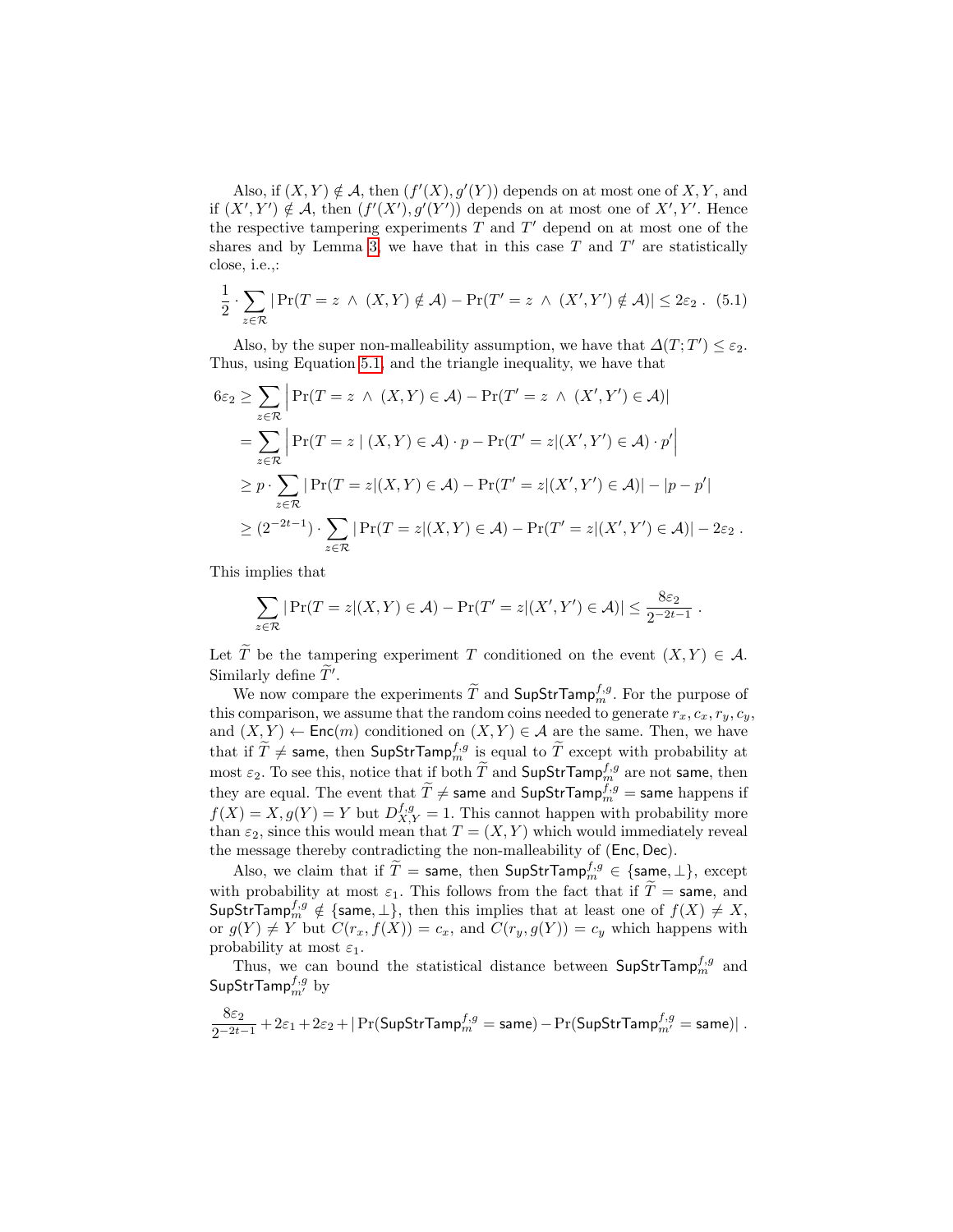Finally, using Lemma [4,](#page-10-0) we can conclude that

$$
|\Pr(\mathsf{SupStrTamp}_{m}^{f,g}=\mathsf{same})-\Pr(\mathsf{SupStrTamp}_{m'}^{f,g}=\mathsf{same})|\leq\varepsilon_{2}
$$

by setting  $A = \{x \in \{0,1\}^n : f(x) = x\}$ , and  $B = \{y \in \{0,1\}^n : g(y) = y\}$ .  $\Box$ 

### <span id="page-18-0"></span>6 Instantiating a Super Non-malleable Code

In [\[ADL14\]](#page-22-0), Aggarwal et al. gave a construction of non-malleable codes in the split-state model. Here, we argue that the construction of [\[ADL14\]](#page-22-0) is also supernon-malleable.

In [\[AB16\]](#page-22-6), Aggarwal et al. improved the analysis of the [\[ADL14\]](#page-22-0) construction, when talking about parameters we will be recalling parameters from [\[AB16\]](#page-22-6).

Note that for any message m with  $\mathsf{Enc}(m) = (X, Y)$ , and any functions f, g, the output of the tampering experiment in Definition [3](#page-7-1) is the same as that in Definition [4](#page-8-1) if  $\mathsf{Dec}(f(X), g(Y)) = m$  or  $\mathsf{Dec}(f(X), g(Y)) = \bot$ . This leads to the following simple observation.

<span id="page-18-2"></span>**Observation 6.1** Let  $\varepsilon, \varepsilon' > 0$ . Let (Enc :  $\mathcal{M} \to \mathcal{X} \times \mathcal{X}$ , Dec :  $\mathcal{X} \times \mathcal{X} \to \mathcal{M} \cup \{\perp\})$ be an  $\varepsilon$ -non-malleable code in the split-state model. Given  $f, g: \mathcal{X} \mapsto \mathcal{X}$ , assume there exists a partitioning  $(S_1, \dots, S_{s+t}, S^*)$  of  $\mathcal{X} \times \mathcal{X}$  such that the following hold:

- 1. For all  $m \in \mathcal{M}, 1 \leq i \leq s$ ,  $Pr_{(X,Y) \leftarrow Enc(m)}(Dec(f(X), g(Y)) \in \{m, \perp\} | (X, Y) \in$  $S_i$ )  $\geq 1 - \varepsilon'$ .
- 2. For all  $m_1, m_2 \in \mathcal{M}, s + 1 \le i \le s + t$ , let  $(X_1, Y_1), (X_2, Y_2)$  be the encoding of  $m_1, m_2$  respectively, conditioned on the fact that  $(X_1, Y_1), (X_2, Y_2) \in \mathcal{S}_i$ . Then  $\Delta((f(X_1), g(Y_1)), (f(X_2), g(Y_2)) \leq \varepsilon'.$
- 3. For any  $m \in \mathcal{M}$ ,  $Pr(Enc(m) \in \mathcal{S}^{\star}) \leq \varepsilon'$ .

Then, the scheme (Enc, Dec) is  $(\varepsilon + O(\varepsilon'))$ -super-non-malleable.

In the above observation, we set  $D_{(X)}^{f,g}$  $\zeta^{f,g}_{(X,Y)}$  to be 1 if  $(X,Y) \in \mathcal{S}_1,\ldots,\mathcal{S}_s$ , and 0, otherwise.

Before describing the encoding scheme from [\[ADL14\]](#page-22-0), we will need the following definition of an affine-evasive function.

**Definition 10.** Let  $\mathbb{F} = \mathbb{F}_p$  be a finite field. A surjective function  $h : \mathbb{F} \mapsto$  $\mathcal{M} \cup \{\perp\}$  is called  $(\gamma, \delta)$ -affine-evasive if or any  $a, b \in \mathbb{F}$  such that  $a \neq 0$ , and  $(a, b) \neq (1, 0)$ , and for any  $m \in \mathcal{M}$ ,

- 1.  $Pr_{U \leftarrow \mathbb{F}}(h(aU + b) \neq \bot) \leq \gamma$
- 2.  $\Pr_{U \leftarrow \mathbb{F}}(h(aU + b) \neq \bot \mid h(U) = m) \leq \delta$
- 3. A uniformly random X such that  $h(X) = m$  is efficiently samplable.

<span id="page-18-1"></span>Aggarwal [\[Agg15\]](#page-22-2) showed the following.

**Lemma 8.** There exists an efficiently computable  $(p^{-3/4}, \Theta(|\mathcal{M}| \log p \cdot p^{-1/4}))$ affine-evasive function  $h : \mathbb{F} \to \mathcal{M} \cup \{\perp\}.$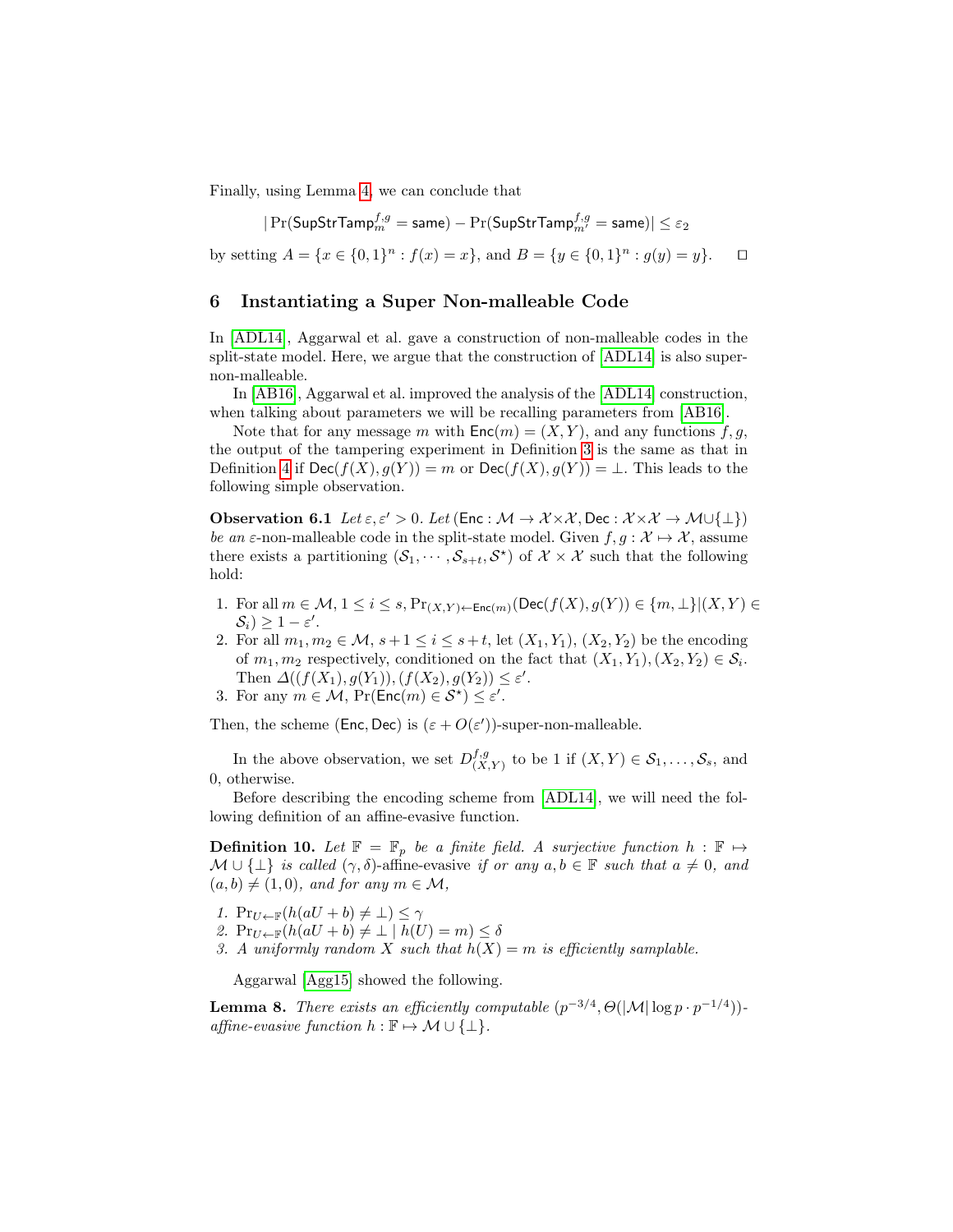We now describe the coding scheme from [\[ADL14\]](#page-22-0) combined with the affine-evasive function promised by Lemma [8.](#page-18-1) Let  $\mathcal{M} = \{1, ..., K\}$  and  $\mathcal{X} = \mathbb{F}^N$ , where F is a finite field of prime order p such that  $p \ge (K/\varepsilon)^{16}$ , and N chosen as  $C \log^4 p$ , where C is some universal constant.

Then for any  $m \in \mathcal{M}$ ,  $Enc(m) = Enc_1 \circ Enc_2(m)$ , where for any  $m \in \mathcal{M}$ ,  $Enc<sub>2</sub>(m)$  is X where X is uniformly random such that  $h(X) = m$ , where h is affine-evasive function defined earlier, and for any  $x \in \mathbb{F}$ ,  $\mathsf{Enc}_1(x) = (L, R)$ , where  $L, R \in \mathbb{F}^N$  are uniform such that  $\langle L, R \rangle = x$ .

The decoding algorithm is as follows. For  $\ell, r \in \mathbb{F}^N \times \mathbb{F}^N$ ,  $\text{Dec}(\ell, r) = \text{Dec}_2 \circ$  $\mathsf{Dec}_1(\ell, r)$ , where for any  $\ell, r \in \mathbb{F}^N$ ,  $\mathsf{Dec}_1(\ell, r) = \langle \ell, r \rangle$ , and for any  $x \in \mathbb{F}$ ,  $Dec_2(x) = h(x)$ .

The following is implicit in [\[ADL14\]](#page-22-0).

<span id="page-19-1"></span>**Theorem 4.** Let  $f, g: \mathbb{F}^N \mapsto \mathbb{F}^N$  be arbitrary functions. Let  $s = |N/20|$ , and let  $t = \left\lfloor \frac{s^{1/4}}{c \log s} \right\rfloor$  $\frac{s^{1/4}}{\cosh \rho}$ , for some universal constant c. Then, there exists a set  $S \subset \mathbb{F}^N \times \mathbb{F}^N$ of size at most  $p^{2N-s}$  such that  $\mathbb{F}^N \times \mathbb{F}^N \setminus \mathcal{S}$  can be partitioned into sets of the form

- 1.  $\mathcal{L} \times \mathcal{R}$  such that  $(\langle L', R' \rangle, \langle f(L'), g(R') \rangle)$  is  $p^{-t}$ -close to uniform for  $L', R'$ uniform in  $\mathcal{L}, \mathcal{R}$  respectively.
- 2.  $\mathcal{L} \times \mathcal{R}$ , such that  $|\mathcal{L} \times \mathcal{R}| \geq p^{2N-7s}$ , and there exists  $A \in \mathbb{F}^{N \times N}$ ,  $a \neq 0$  $\mathbb{F}, b \in \mathbb{F}^n$  such that  $f(\ell) = A\ell$  for all  $\ell \in \mathcal{L}$ , and  $A^T g(r) = ar + b$  for all  $r \in \mathcal{R}$ .
- 3.  $\mathcal{L} \times \mathcal{R}$ , such that  $|\mathcal{L} \times \mathcal{R}| \geq p^{2N-7s}$ , and there exists  $y \in \mathbb{F}^{N}$ , such that  $q(r) = y$  for all  $y \in \mathcal{R}$ .

To argue that the construction given above is also super-non-malleable, we will need the following:

<span id="page-19-3"></span>**Lemma 9.** Let L and R be independent random variables over  $\mathbb{F}^N$ . If

$$
\mathbf{H}_{\infty}(L) + \mathbf{H}_{\infty}(R) \ge (N+1)\log p + 2\log\left(\frac{1}{\varepsilon}\right) ,
$$

then

$$
\Delta((L, \langle L, R \rangle) ; (L, U_{\mathbb{F}})) \leq \varepsilon \text{ and } \Delta((R, \langle L, R \rangle) ; (R, U_{\mathbb{F}})) \leq \varepsilon.
$$

<span id="page-19-2"></span>**Lemma 10.** Let  $X_1, Y_1 \in \mathcal{A}$ , and  $X_2, Y_2 \in \mathcal{B}$  be random variables such that  $\Delta((X_1, X_2)$ ;  $(Y_1, Y_2)) \leq \varepsilon$ . Then, for any non-empty set  $\mathcal{A}_1 \subseteq \mathcal{A}$ , we have

$$
\Delta(X_2 \mid X_1 \in \mathcal{A}_1 ; Y_2 \mid Y_1 \in \mathcal{A}_1) \leq \frac{2\varepsilon}{\Pr(X_1 \in \mathcal{A}_1)}.
$$

<span id="page-19-0"></span>**Theorem 5.** The scheme (Enc, Dec) is almost uniform,  $O(\varepsilon)$ -super-non-malleable code in the split-state model.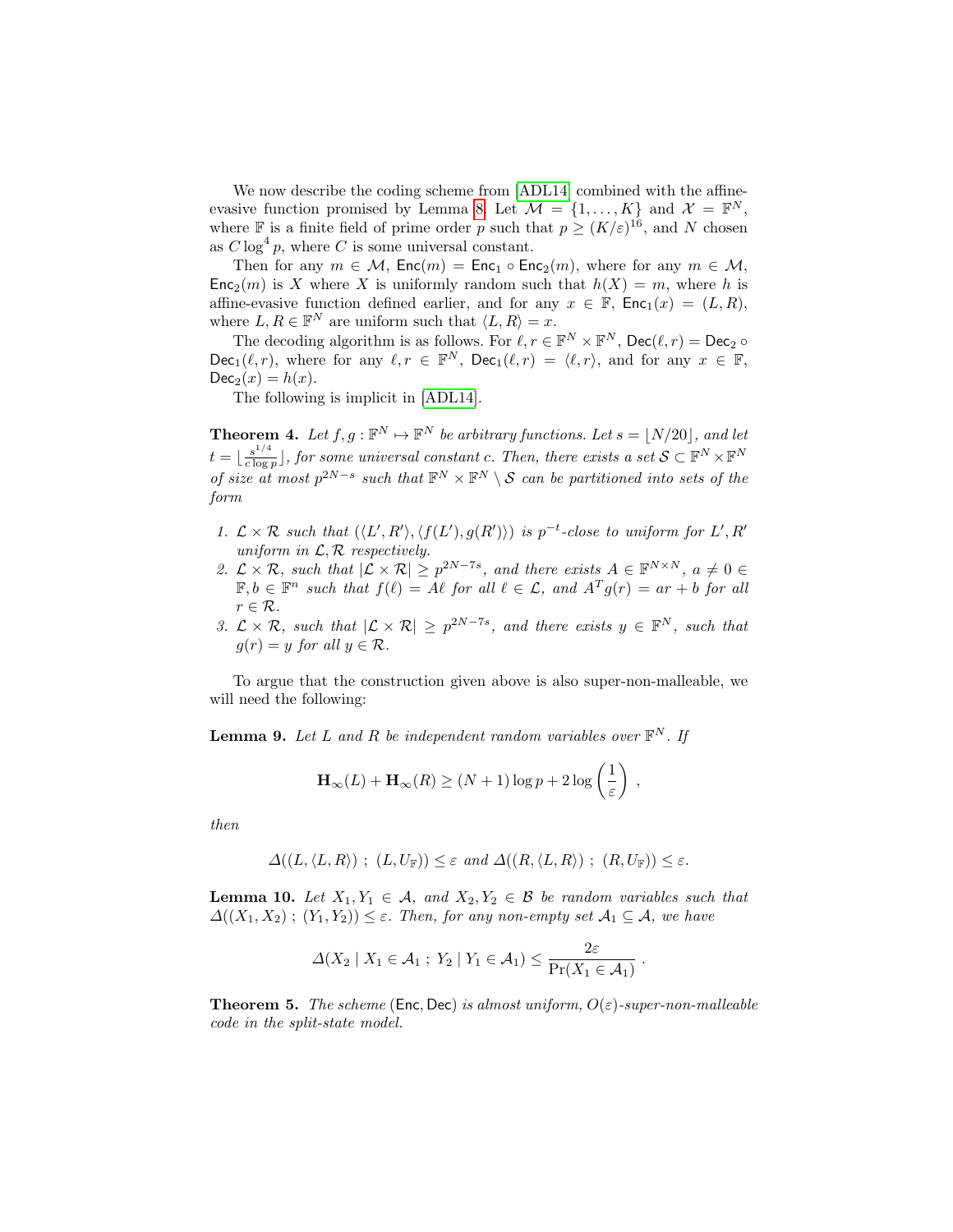Proof. We first show that the scheme is a super non-malleable code in the splitstate model. We will argue that each partition promised by Theorem [4](#page-19-1) is one of  $S_1, \ldots, S_{s+t}, S^*$  as in Observation [6.1](#page-18-2) with  $\varepsilon' = \varepsilon$ . Clearly, for any  $m \in \mathcal{M}$ ,  $Pr(\textsf{Enc}(m) \in \mathcal{S}) \leq p^{-s+1} \leq \varepsilon$ , and hence we can set  $\mathcal{S}^* = \mathcal{S}$ . So, we consider the partitioning of  $\mathbb{F}^n \times \mathbb{F}^n \setminus \mathcal{S}$ .

- 1.  $\mathcal{L} \times \mathcal{R}$  such that  $(\langle L', R' \rangle, \langle f(L'), g(R') \rangle)$  is  $p^{-t}$ -close to uniform for  $L', R'$ uniform in  $\mathcal{L}, \mathcal{R}$  respectively. In this case, for any message m, if  $(L, R)$   $\leftarrow$ Enc $(m)$ , then Dec $(f(L), g(R))$  conditioned on  $(L, R) \in \mathcal{L} \times \mathcal{R}$  is  $h(\langle f(L'), g(R') \rangle)$ conditioned on  $h(\langle L', R' \rangle) = m$ . By Lemma [10,](#page-19-2) we have that this is  $2 \cdot p^{-t+1}$ . close to uniform, and hence, by Lemma [8,](#page-18-1) we have that  $h(\langle f(L'), g(R') \rangle) = \bot$ with probability at least  $1 - p^{-3/4} - p^{-t+1} \geq 1 - \varepsilon$ .
- 2.  $\mathcal{L}\times\mathcal{R}$ , such that  $|\mathcal{L}\times\mathcal{R}| \geq p^{2N-7s}$ , and there exists  $A \in \mathbb{F}^{N\times N}$ ,  $a \in \mathbb{F}$ ,  $b \in \mathbb{F}^N$ such that  $f(\ell) = A\ell$  for all  $\ell \in \mathcal{L}$ , and  $A^T g(r) = ar + b$  for all  $r \in \mathcal{R}$ . In this case, using the same argument as in the previous item, we have that  $Dec(f(L), g(R))$  conditioned on  $(L, R) \in \mathcal{L} \times \mathcal{R}$  is  $\perp$  with probability at least  $1 - p^{-1/4} \log p - p^{-t+1} \ge 1 - \varepsilon.$
- 3.  $\mathcal{L} \times \mathcal{R}$ , such that  $|\mathcal{L} \times \mathcal{R}| \geq p^{2N-7s}$ , and there exists  $y \in \mathbb{F}^{N}$ , such that  $g(r) = y$  for all  $y \in \mathcal{R}$ . Let  $L', R'$  uniform in  $\mathcal{L}, \mathcal{R}$ , respectively. Then, using Lemma [9,](#page-19-3) we have that  $\langle L', R' \rangle$  is  $p^{-(N-7s-1)/2}$ -close to uniform given  $f(L')$ , and  $g(R') = y$ , and so, using Lemma [10,](#page-19-2) this partition satisfies item 2 from Observation [6.1.](#page-18-2)

The result then follows from Observation [6.1.](#page-18-2)

We now show that the scheme is uniform. Let  $\mathcal{X}_0, \mathcal{Y}_0 \subset \mathbb{F}^N$  such that  $|\mathcal{X}_0|$  =  $p^{c_1N}$ , and  $|\mathcal{Y}_0| = p^{c_2N}$  for some  $c_1, c_2 \in (1/2, 1)$ , and let  $\mathcal{X}_1 = \mathbb{F}^N \setminus \mathcal{X}_0$ , and  $\mathcal{Y}_1 = \mathbb{F}^N \setminus \mathcal{Y}_0$ . Let  $X_0, X_1, Y_0, Y_1$  be uniform in  $\mathcal{X}_0, \mathcal{X}_1, \mathcal{Y}_0, \mathcal{Y}_1$ , respectively. Then by Lemma [9,](#page-19-3) there exists  $c > 0$ , such that for  $i, j \in \{0, 1\}$ ,

$$
\Delta(\langle X_i, Y_j \rangle ; U_{\mathbb{F}}) \leq p^{-cN} .
$$

Thus, for any  $a \in \mathbb{F}_p$ , the number of  $x \in \mathcal{X}_i, y \in \mathcal{Y}_j$  such that  $\langle x, y \rangle = a$  is

$$
|\mathcal{X}_i| \cdot |\mathcal{Y}_j| \cdot (\frac{1}{p} \pm p^{-cN}).
$$

Thus the fraction of  $(x, y) \in \mathcal{X}_0 \times \mathcal{Y}_0$  such that  $\langle x, y \rangle = a$  is in the interval

$$
\left(\frac{|\mathcal{X}_i| \cdot |\mathcal{Y}_j|}{p^{2N}} \cdot \frac{1 - p^{-cN+1}}{1 + p^{-cN+1}}, \ \frac{|\mathcal{X}_i| \cdot |\mathcal{Y}_j|}{p^{2N}} \cdot \frac{1 + p^{-cN+1}}{1 - p^{-cN+1}}\right) ,
$$

which implies the result.  $\Box$ 

### 7 Final proof of the main result

Theorem [5](#page-19-0) proves that non-malleable code from [\[ADL14\]](#page-22-0) is super non-malleable. The only additional requirement that needs to be fulfilled in order to be able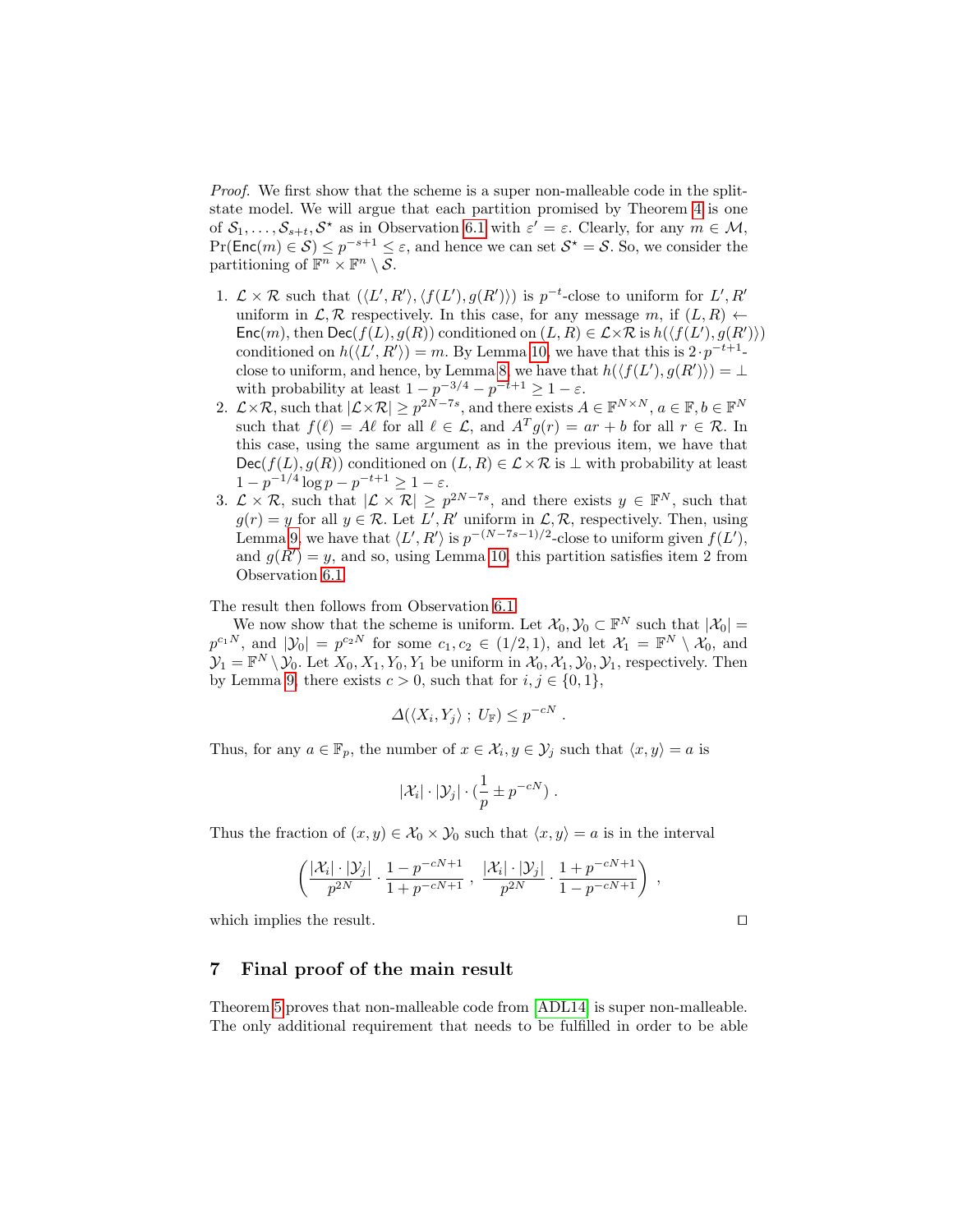to use this code to obtain super strong non-malleable codes using Theorem [3](#page-16-0) is that there is an efficient algorithm to sample  $(X, Y) \leftarrow \mathsf{Enc}(m)$  conditioned on  $C(r_x, X) = c_x$  and  $C(r_y, Y) = c_y$  for some given  $r_x, r_y, c_x, c_y, m$ . Note that here,  $X, Y \in \mathbb{F}^N$ , which is thought of as being embedded in to  $\{0, 1\}^n$  for  $n = N \lceil \log p \rceil$ . A way to sample this will be to sample  $a \leftarrow \mathsf{Enc}_2(m) \in \mathbb{F}_p$ , and then try to sample X, Y such that  $\langle X, Y \rangle = a$  (where X, Y are interpreted as elements of  $\mathbb{F}^N$ ) and  $C(r_x, X) = c_x$  and  $C(r_y, Y) = c_y$  (where X, Y are interpreted as elements of  ${0,1}^n$ .

<span id="page-21-1"></span>Since we don't know how to sample this efficiently, we resolve this issue by introducing an alternate definition of inception coding, which we call partial inception coding, that installs only a check for  $X$  into the message.

**Definition 11.** Let  $\mathsf{Enc} : \{0,1\}^k \to \{0,1\}^n \times \{0,1\}^n$ , Dec:  $\{0,1\}^n \times \{0,1\}^n \to$  $\{0,1\}^k \cap {\{\perp\}}$  be a coding scheme. Let  $C: \{0,1\}^s \times \{0,1\}^n \rightarrow \{0,1\}^t$  be some function.<sup>[8](#page-21-0)</sup> The Partial Inception version of  $(Enc, Dec, C)$  is a coding scheme denoted as  $\mathcal{I}$ Enc :  $\{0,1\}^{k-s-t} \to \{0,1\}^n \times \{0,1\}^n$ ,  $\mathcal{I}$ Dec :  $\{0,1\}^n \times \{0,1\}^n \to$  $\{0,1\}^{k-s-t} \cup \{\perp\}$  and is defined as follows. The encoding algorithm **TEnc**, for a given message  $m \in \{0,1\}^{k-s-t}$ , does the following.

- Choose uniformly at random  $r_x$  from  $\{0,1\}^s$ , and  $c_x$  from  $\{0,1\}^t$ .
- Sample  $(X, Y)$  as the output of the encoding algorithm Enc on input  $(m||r_x||c_x)$ conditioned on the fact that  $C(r_x, X) = c_x$ .
- $-$  Output  $(X, Y)$ .

The decoding algorithm **IDec**, on input  $x, y \in \{0, 1\}^n$ , does the following.

- Obtain Dec $(x, y) \in \{0, 1\}^k$ , and interpret the output as  $(m||r_x||c_x)$ , where  $m \in \{0,1\}^{k-s-t}, r_x \in \{0,1\}^s, \text{ and } c_x \in \{0,1\}^t.$
- $-If C(r_x, x) = c_x$  then output m, else output  $\bot$ .

Then, it is easy to sample from the desired distribution. One can efficiently sample X conditioned on  $C(X, r_X) = c_X$  since for any  $r \in \{0, 1\}^s$  and any  $c \in$  $\{0,1\}^t$  the set of all x such that  $C(r, x) = c$  is an affine subspace of  $\{0,1\}^n$ . This follows immediately from Lemma [2](#page-6-1) and Definition [8.](#page-13-1) Then, Y can be sampled easily conditioned on the constraint that  $\langle X, Y \rangle = a$ .

However, this introduces an additional requirement on the non-malleable code that the adversary cannot decode to the same message by changing just one part of the codeword, i.e., for any function  $g: \{0,1\}^n \mapsto \{0,1\}^n$ , and any message m with  $(X, Y) \leftarrow \mathsf{Enc}(m)$ , the probability that  $g(Y) \neq Y$  and  $\mathsf{Dec}(X, g(Y)) = m$ is small. This condition, fortunately, is immediate from the proof of Theorem [5,](#page-19-0) where item  $(2)$  with A being the identity matrix corresponds to this case, and unless g is also the identity function, we conclude that  $\text{Dec}(X, g(Y)) = m$  with probability at most  $\varepsilon$ .

Remark 6. The main reason that we did not define partial inception coding to start with is because we did not want to restrict Theorem [3](#page-16-0) in the sense that

<span id="page-21-0"></span> $8$  We will use this definition with C being a check function.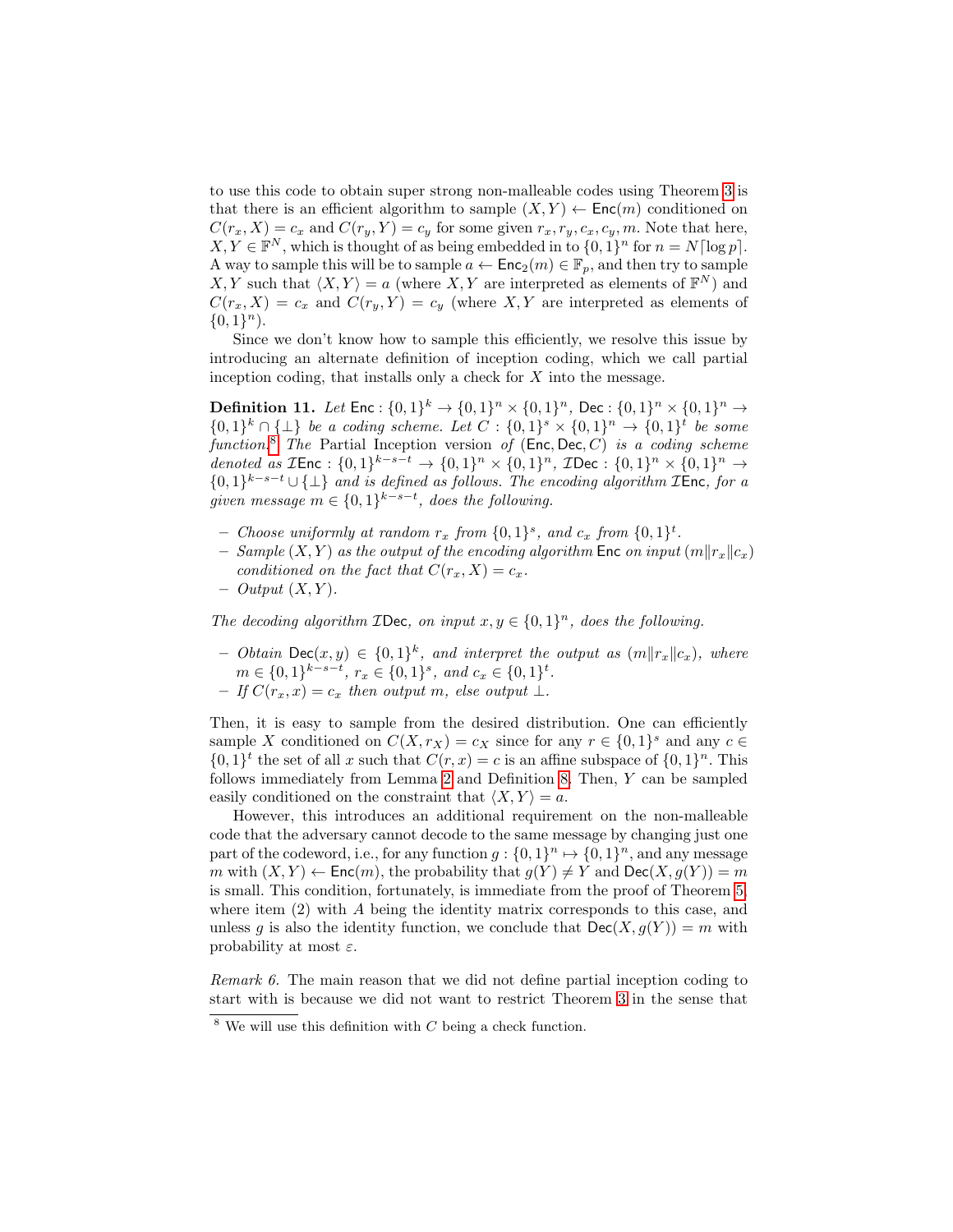it only works if we instantiate it with a non-malleable code that has the special property that the probability that  $g(Y) \neq Y$  and  $\text{Dec}(X, g(Y)) = m$  is small. This, we believe is just a minor technicality since we are having difficulty in sampling X, Y conditioned on  $C(r_X, X) = c_X$ ,  $C(r_Y, Y) = c_Y$  and  $\langle X, Y \rangle = a$ . Perhaps using a clever sampling algorithm like the one used by Chattopadhyay and Zuckerman [\[CZ14\]](#page-23-5), such a sampling is possible. Even if this is not the case, we want Theorem [3](#page-16-0) to be general enough so that it can be instantiated with other super non-malleable codes.

<span id="page-22-7"></span>Thus, using a result analogous to Theorem [3](#page-16-0) for the case of Partial Inception coding introduced in Definition [11](#page-21-1) and instantiating it with (Enc, Dec) from [\[ADL14\]](#page-22-0) gives us the following result.

**Theorem 6.** There exists an efficient  $2^{-k^{O(1)}}$ -super-strong non-malleable code in the split-state model from  $k$ -bit messages to  $k^5$ -bit codewords.

Combining Theorem [6](#page-22-7) with Theorem [2](#page-9-0) gives us the main result of the paper, i.e., a construction of a persistent continuous non-malleable code in the split-state model.

**Theorem 7.** There exists an efficient  $(T,(T+1)\cdot2^{-k^{O(1)}})$  – continuous [1,1] non-malleable code in the split-state model from k-bit messages to  $k^5$ -bit codewords.

## References

- <span id="page-22-5"></span>AAnHKM<sup>+</sup>16. Divesh Aggarwal, Shashank Agrawal, Divya Gupta nad Hemanta K. Maji, Omkant Pandey, and Manoj Prabhakaran. Optimal computational split state non-malleable codes. To appear in TCC 16-A, 2016.
- <span id="page-22-6"></span>AB16. Divesh Aggarwal and Jop Briët. Revisiting the sanders-bogolyubovruzsa theorem in fpn and its application to non-malleable codes. 2016 IEEE International Symposium on Information Theory (ISIT), pages 1322–1326, 2016.
- <span id="page-22-4"></span>ADKO15a. Divesh Aggarwal, Yevgeniy Dodis, Tomasz Kazana, and Maciej Obremski. Leakage-resilient non-malleable codes. In The 47th ACM Symposium on Theory of Computing (STOC), 2015.
- <span id="page-22-3"></span>ADKO15b. Divesh Aggarwal, Stefan Dziembowski, Tomasz Kazana, and Maciej Obremski. Leakage-resilient non-malleable codes. In Theory of Cryptography, volume 9014 of Lecture Notes in Computer Science, pages 398–426. Springer Berlin Heidelberg, 2015.
- <span id="page-22-0"></span>ADL14. Divesh Aggarwal, Yevgeniy Dodis, and Shachar Lovett. Non-malleable codes from additive combinatorics. In STOC. ACM, 2014.
- <span id="page-22-1"></span>ADN<sup>+</sup>19. Divesh Aggarwal, Nico Döttling, Jesper Buus Nielsen, Maciej Obremski, and Erick Purwanto. Continuous non-malleable codes in the 8 split-state model. Eurocrypt 2019, 2019.
- <span id="page-22-2"></span>Agg15. Divesh Aggarwal. Affine-evasive sets modulo a prime. Information Processing Letters, 115(2):382–385, 2015.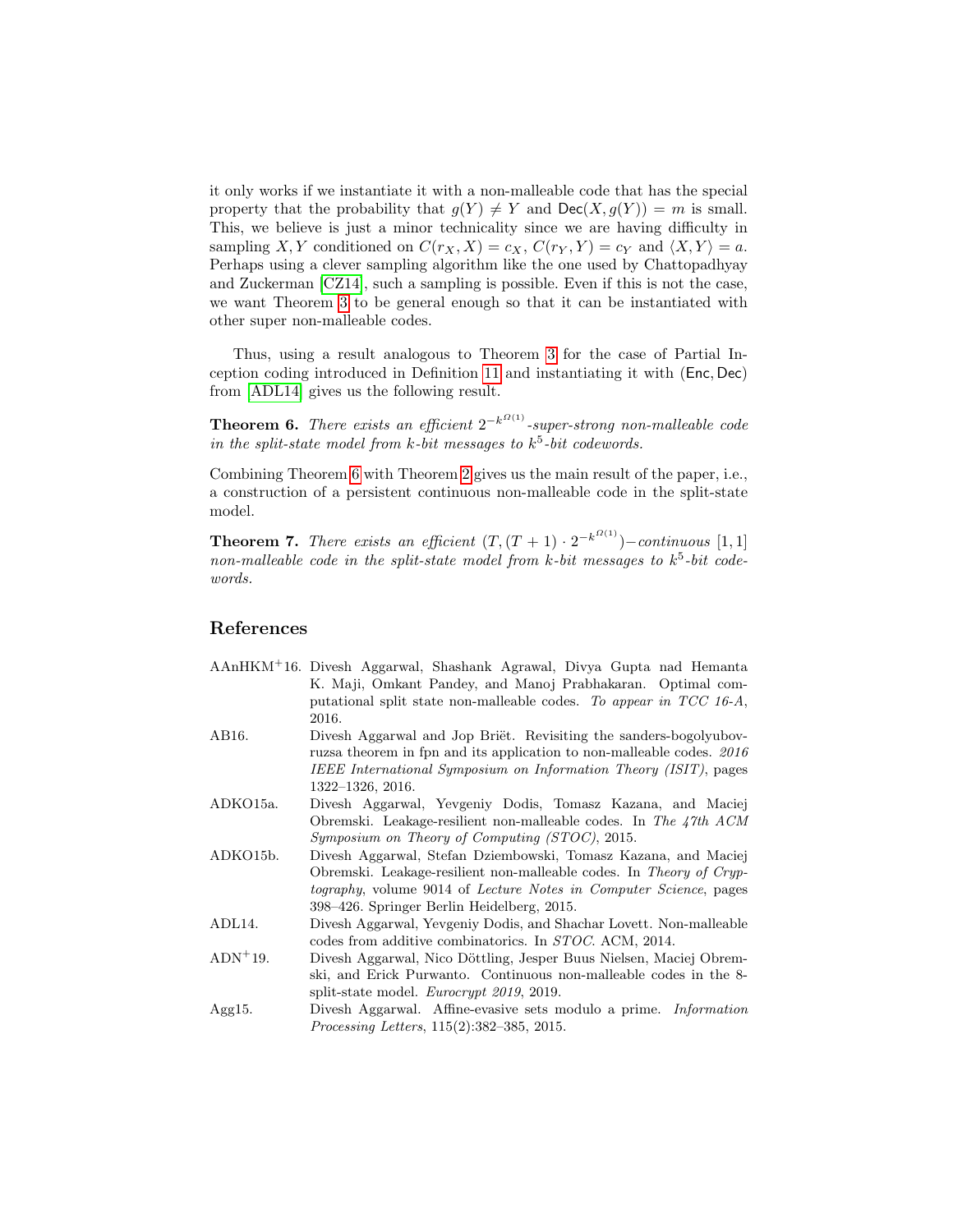- <span id="page-23-8"></span>AGM<sup>+</sup>15a. Shashank Agrawal, Divya Gupta, Hemanta K. Maji, Omkant Pandey, and Manoj Prabhakaran. Explicit non-malleable codes resistant to permutations. Advances in Cryptology - CRYPTO, 2015.
- <span id="page-23-7"></span>AGM<sup>+</sup>15b. Shashank Agrawal, Divya Gupta, HemantaK. Maji, Omkant Pandey, and Manoj Prabhakaran. A rate-optimizing compiler for non-malleable codes against bit-wise tampering and permutations. In Theory of Cryptography, volume 9014 of Lecture Notes in Computer Science, pages 375–397. Springer Berlin Heidelberg, 2015.
- <span id="page-23-13"></span>CDTV16. Sandro Coretti, Yevgeniy Dodis, Björn Tackmann, and Daniele Venturi. Non-malleable encryption: Simpler, shorter, stronger. In Theory of Cryptography - 13th International Conference, TCC 2016-A, Tel Aviv, Israel, January 10-13, 2016, Proceedings, Part I, pages 306–335, 2016.
- <span id="page-23-3"></span>CG14a. Mahdi Cheraghchi and Venkatesan Guruswami. Capacity of nonmalleable codes. In ITCS, 2014.
- <span id="page-23-4"></span>CG14b. Mahdi Cheraghchi and Venkatesan Guruswami. Non-malleable coding against bit-wise and split-state tampering. In TCC, 2014.
- <span id="page-23-6"></span>CGL15. Eshan Chattopadhyay, Vipul Goyal, and Xin Li. Non-malleable extractors and codes, with their many tampered extensions. CoRR, abs/1505.00107, 2015.
- <span id="page-23-14"></span>CGM<sup>+</sup>15. Nishanth Chandran, Vipul Goyal, Pratyay Mukherjee, Omkant Pandey, and Jalaj Upadhyay. Block-wise non-malleable codes. IACR Cryptology ePrint Archive, 2015:129, 2015.
- <span id="page-23-11"></span>CKM11. Seung Geol Choi, Aggelos Kiayias, and Tal Malkin. Bitr: built-in tamper resilience. In Advances in Cryptology–ASIACRYPT 2011, pages 740–758. Springer, 2011.
- <span id="page-23-12"></span>CMTV15. Sandro Coretti, Ueli Maurer, Björn Tackmann, and Daniele Venturi. From single-bit to multi-bit public-key encryption via non-malleable codes. In Theory of Cryptography - 12th Theory of Cryptography Conference, TCC 2015, Warsaw, Poland, March 23-25, 2015, Proceedings, Part I, pages 532–560, 2015.
- <span id="page-23-5"></span>CZ14. Eshan Chattopadhyay and David Zuckerman. Non-malleable codes in the constant split-state model. FOCS, 2014.
- <span id="page-23-9"></span>DDN00. D. Dolev, C. Dwork, and M. Naor. Nonmalleable cryptography. SIAM, 30:391–437, 2000.
- <span id="page-23-1"></span>DKO13. Stefan Dziembowski, Tomasz Kazana, and Maciej Obremski. Nonmalleable codes from two-source extractors. In Advances in Cryptology-CRYPTO 2013. Springer, 2013.
- <span id="page-23-15"></span>DORS08. Yevgeniy Dodis, Rafail Ostrovsky, Leonid Reyzin, and Adam Smith. Fuzzy extractors: How to generate strong keys from biometrics and other noisy data. SIAM Journal on Computing, 38(1):97–139, 2008.
- <span id="page-23-0"></span>DPW10. Stefan Dziembowski, Krzysztof Pietrzak, and Daniel Wichs. Nonmalleable codes. In ICS, pages 434–452. Tsinghua University Press, 2010.
- <span id="page-23-10"></span>DW09. Yevgeniy Dodis and Daniel Wichs. Non-malleable extractors and symmetric key cryptography from weak secrets. In Michael Mitzenmacher, editor, Proceedings of the 41st Annual ACM Symposium on Theory of Computing, pages 601–610, Bethesda, MD, USA, 2009. ACM.
- <span id="page-23-2"></span>FMNV14. S. Faust, P. Mukherjee, J. Nielsen, and D. Venturi. Continuous non-malleable codes. In Theory of Cryptography Conference - TCC. Springer, 2014.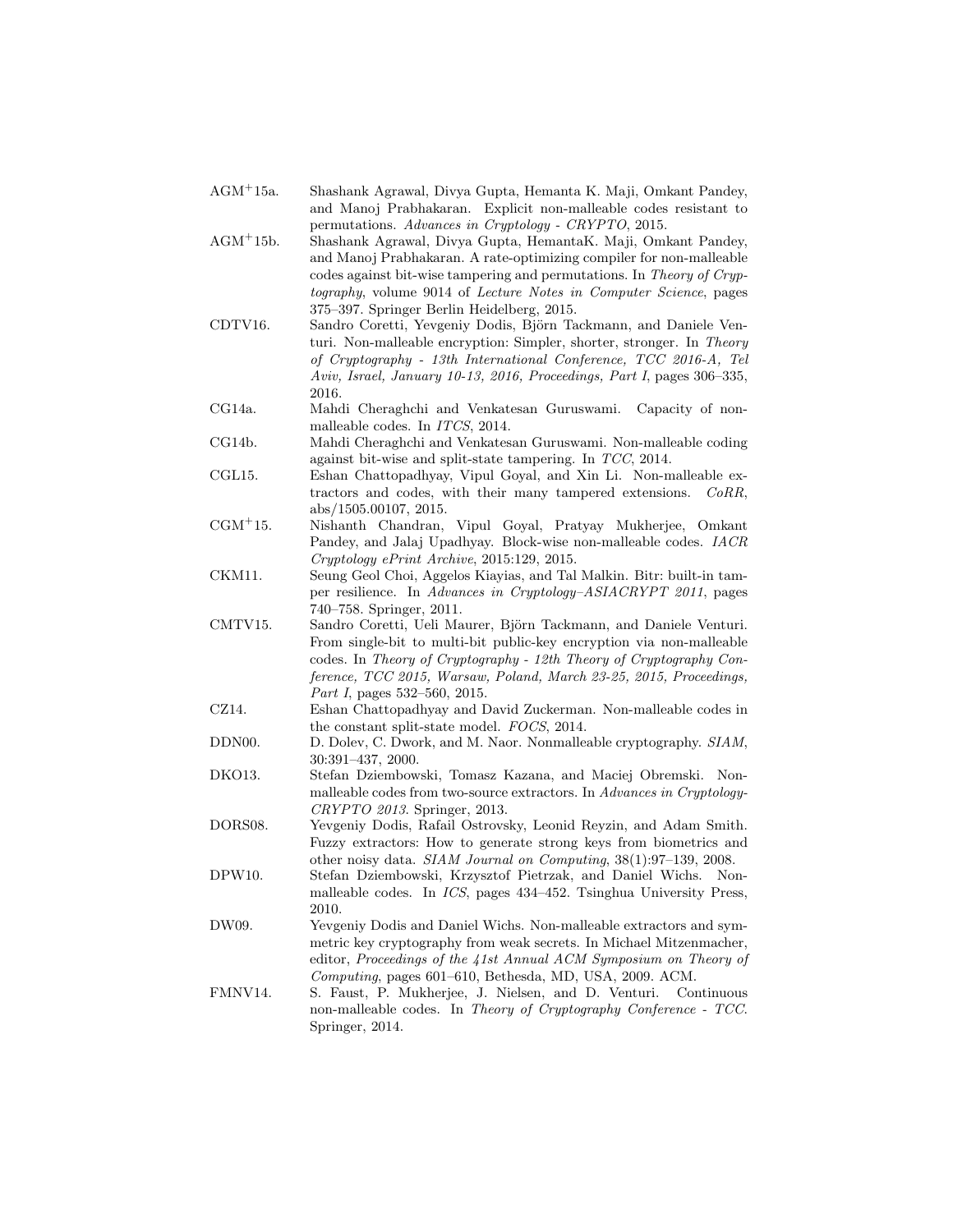- <span id="page-24-1"></span>FMVW14. S. Faust, P. Mukherjee, D. Venturi, and D. Wichs. Efficient nonmalleable codes and key-derivation for poly-size tampering circuits. In Eurocrypt. Springer, 2014.
- <span id="page-24-5"></span>GLM<sup>+</sup>03. Rosario Gennaro, Anna Lysyanskaya, Tal Malkin, Silvio Micali, and Tal Rabin. Algorithmic Tamper-Proof (ATP) security: Theoretical foundations for security against hardware tampering. In Moni Naor, editor, First Theory of Cryptography Conference  $-TCC$  2004, volume 2951 of LNCS, pages 258–277. Springer-Verlag, February 19–21 2003.
- <span id="page-24-6"></span>IPSW06. Yuval Ishai, Manoj Prabhakaran, Amit Sahai, and David Wagner. Private circuits II: Keeping secrets in tamperable circuits. In Serge Vaudenay, editor, Advances in Cryptology—EUROCRYPT 2006, volume 4004 of LNCS, pages 308–327. Springer-Verlag, 2006.
- <span id="page-24-4"></span>ISW03. Yuval Ishai, Amit Sahai, and David Wagner. Private circuits: Securing hardware against probing attacks. In Dan Boneh, editor, Advances in Cryptology—CRYPTO 2003, volume 2729 of LNCS. Springer-Verlag, 2003.
- <span id="page-24-3"></span>JW15. Zahra Jafargholi and Daniel Wichs. Tamper detection and continuous non-malleable codes. In Theory of Cryptography, volume 9014 of Lecture Notes in Computer Science, pages 451–480. Springer Berlin Heidelberg, 2015.
- <span id="page-24-7"></span>KKS11. Yael Tauman Kalai, Bhavana Kanukurthi, and Amit Sahai. Cryptography with tamperable and leaky memory. In Advances in Cryptology– CRYPTO 2011, pages 373–390. Springer, 2011.
- <span id="page-24-2"></span>Li16. Xin Li. Improved non-malleable extractors, non-malleable codes and independent source extractors. arXiv, 2016.
- <span id="page-24-0"></span>LL12. Feng-Hao Liu and Anna Lysyanskaya. Tamper and leakage resilience in the split-state model. In Advances in Cryptology–CRYPTO 2012, pages 517–532. Springer, 2012.
- <span id="page-24-8"></span>RU08. Tom Richardson and Ruediger Urbanke. Modern Coding Theory. Cambridge University Press, New York, NY, USA, 2008.

## <span id="page-24-9"></span>A Equivalence of Our Non-malleable Codes Definition (Def. [3\)](#page-7-1) with that of [\[DPW10\]](#page-23-0)

<span id="page-24-10"></span>**Theorem 8.** If (Enc, Dec) is an  $\varepsilon$ -non-malleable code then it is also an  $\varepsilon$ -nonmalleable code according to the definition from [\[DPW10\]](#page-23-0).

*Proof.* Let us define transform  $T_m$  :  $\mathcal{M} \cup \{\perp, \textsf{same}\} \rightarrow \mathcal{M} \cup \{\perp\}$  as follows: for any  $m' \in \mathcal{M}$  let  $T_m(m') = m'$ ,  $T_m(\perp) = \perp$ ,  $T_m(\text{same}) = m$ . Notice that  $T_m(\mathsf{Tamp}_m^{f,g}) = \mathsf{DPWTamp}_m^{f,g}.$  Fix any message  $m_0,$  and take  $D^{f,g} = \mathsf{Tamp}_m^{f,g}.$ We know that  $\textsf{Tamp}_m^{f,g} \approx_{\varepsilon} \textsf{Tamp}_{m_0}^{f,g}$  for any functions  $f, g$  and any message m. Thus

$$
T_m(\textsf{Tamp}_m^{f,g})\approx_{\varepsilon} T_m(\textsf{Tamp}_{m_0}^{f,g}),
$$
  
DPW
$$
\textsf{DPWTamp}_m^{f,g}\approx_{\varepsilon} T_m(D^{f,g}).
$$

 $\Box$ 

**Theorem 9.** If (Enc, Dec) is an  $\varepsilon$ --non-malleable code according to the definition from  $[DPW10]$ , then it is 4 $\varepsilon$ -non-malleable code.